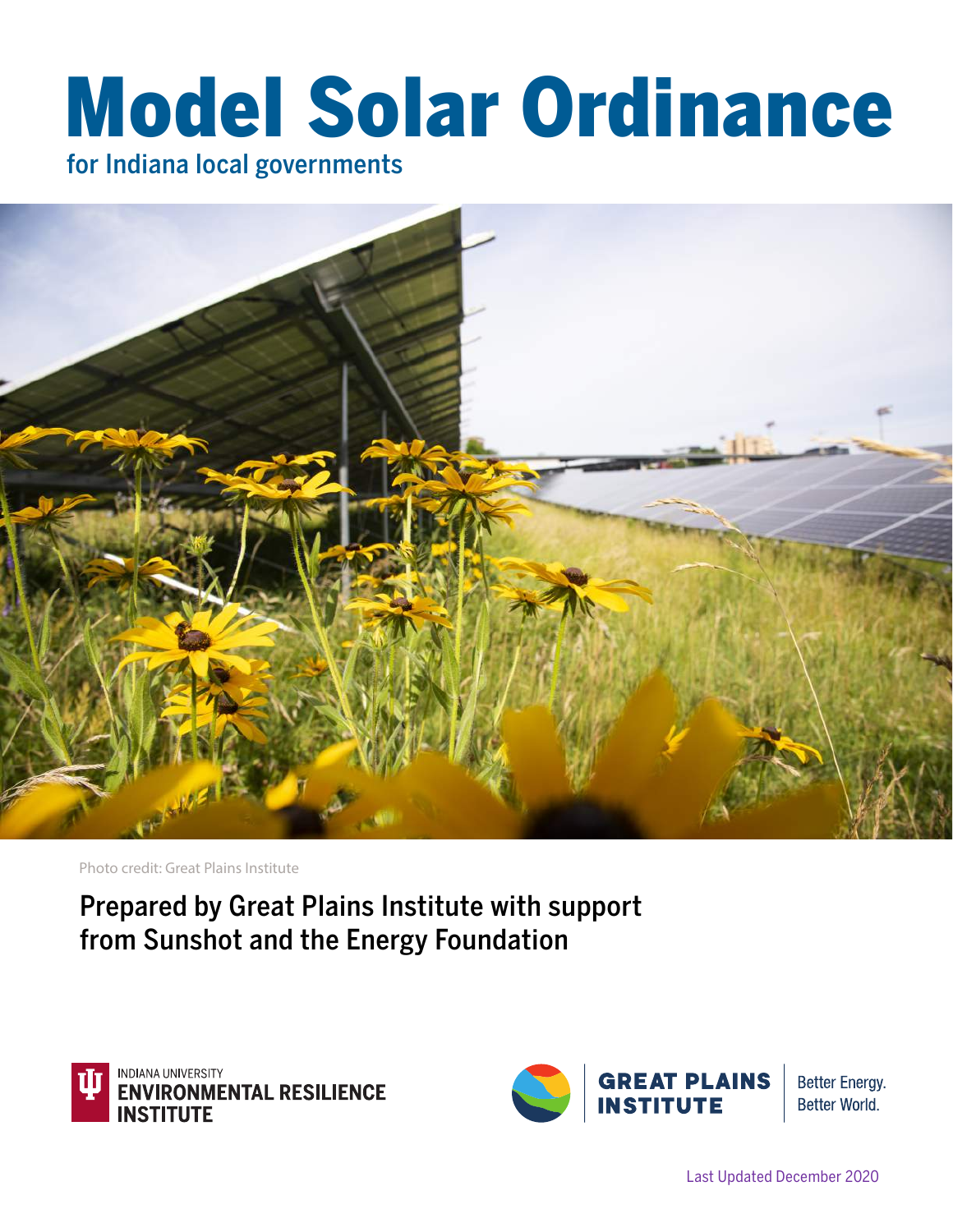# Model Solar Ordinance – Indiana

# **Introduction**

Indiana has high-quality and cost-effective solar energy resources – as good as many states to the south and consistently available across the entire state. As solar energy system components have become more efficient and less costly, an increasing number of solar energy systems have been installed in Indiana. Market opportunities for solar development have dramatically increased in Indiana over the last five years, such that communities must now address solar installations as land use and development issues. Solar energy components continue to improve in efficiency and decline in price; large-scale solar energy is expected to become the least expensive form of electric energy generation within a few years, surpassing wind energy and natural gas in the levelized cost of energy.

#### *Model Solar Energy Standards*

*This ordinance is based on the model solar energy ordinance originally created for the Department of Energy's Phase I Rooftop Solar Challenge program in Minnesota, and updated for the three- state Grow Solar initiative, funded by Rooftop Solar Challenge Phase 2.* 

However, solar energy is much more than just low-cost energy generation. Households and businesses seeking to reduce their carbon footprint see solar energy as a strong complement to energy efficiency. Agricultural producers see solar energy as an economic hedge against price volatility in commodity crops. Utilities see solar's declining cost, high reliability, and free fuel as a means to put downward pressure on electric rates. Corporate, institutional, and municipal buyers are actively acquiring carbon-free solar generation to meet climate and clean energy goals. And innovative solar site designs are creating and capturing habitat and water quality co-benefits by using solar with habitat-friendly ground cover to restore ecosystem functions. Innovative solar site designs can also create and capture biodiversity and water quality benefit with vegetation plans that include perennial ground cover to enhance ecosystem functions that have been lost over the decades.

#### Solar Energy Issues

Local governments in Indiana are seeing increasing interest from property owners in solar energy installations and are having to address a variety of solar land uses in their development regulations. Given the continuing cost reductions and growing value of clean energy, solar development will increasingly be a local development opportunity, from the rooftop to the large-scale solar farm. Three primary issues tie solar energy to development regulations:

- 1. *Land use conflicts and synergies.* Solar energy systems have few nuisances. Nevertheless, solar development can compete for land with other development options, and visual impacts and perceived safety concerns sometimes create opposition to solar installations. Good design and attention to aesthetics can address most concerns for rooftop or accessory use systems, including historic and design standards. Good site placement and design standards for large- and community-scale solar can similarly resolve conflicts and create co-benefits from solar development such as restoring habitat, diversifying agricultural businesses, and improving surface and ground waters.
- 2. *Protecting access to solar resources.* Solar resources are a valuable component of property ownership. Development regulations can inadvertently limit a property owner's ability to access their solar resource. Communities should consider how to protect and develop solar resources in zoning, subdivision, and other development regulations or standards.
- 3. *Encouraging appropriate solar development.* Local governments can go beyond simply removing regulatory barriers and encourage solar development that provides economic development, climate protection, and natural resources co-benefits. Local governments have a variety of tools to encourage appropriately sited and designed solar development to meet local goals.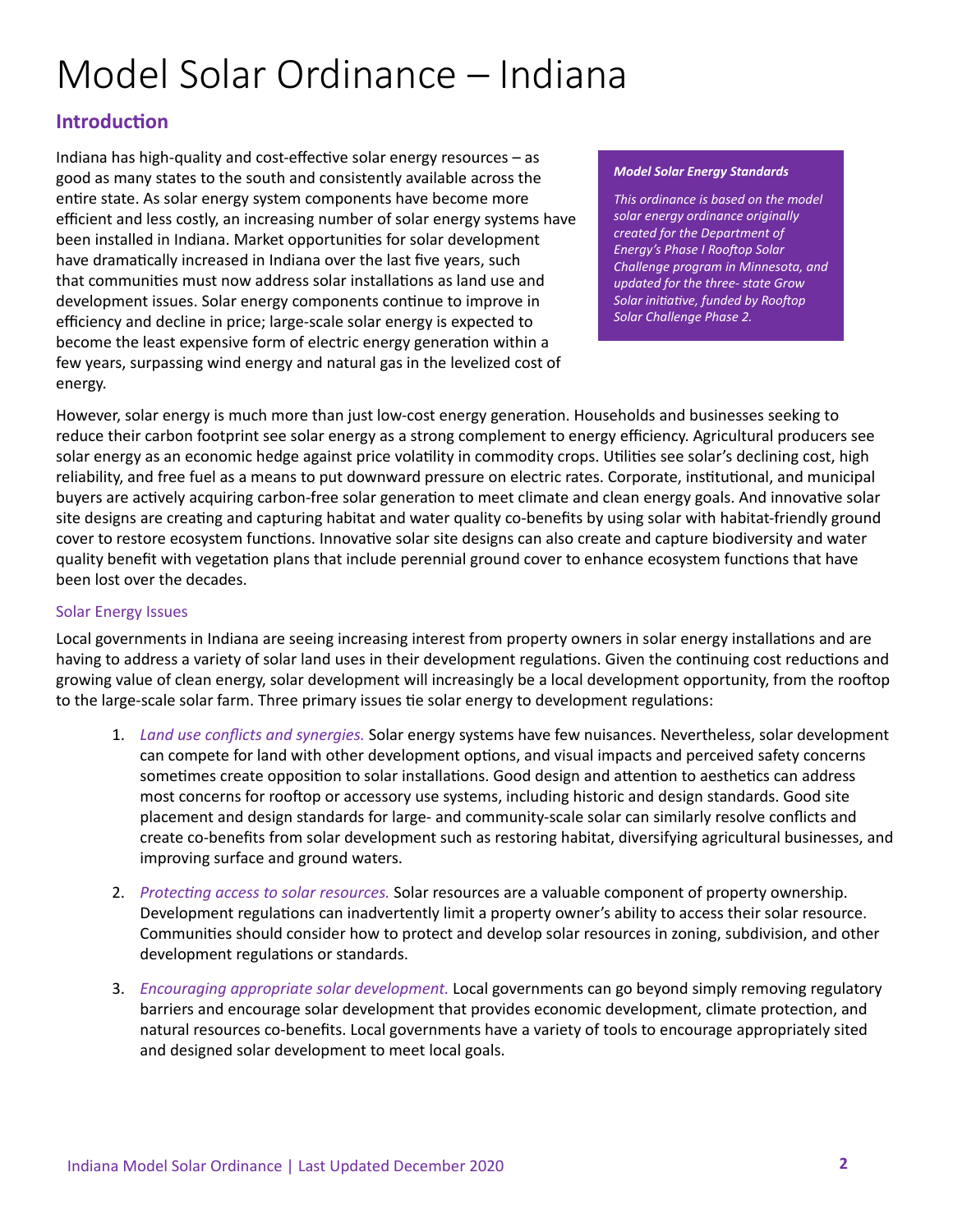Solar energy standards should:

- 1. *Enable solar installations by-right for property-owners*. Create a clear regulatory path (an as-of-right installation) to solar development for accessory uses and – if appropriate – for principal uses such as largescale solar and ground-mounted community shared solar installations.
- 2. *Create a clear pathway for principal solar uses*. Define where community- and large-solar energy land uses are appropriate as a principal or primary use, set development standards and procedures to guide development, and capture co-benefit opportunities for water quality, habitat, and agriculture.
- 3. *Limit regulatory barriers to developing solar resources*. Ensure that access to solar resources is not unduly limited by height, setback, or coverage standards, recognizing the distinct design and function of solar technologies and land uses for both accessory and principal uses.
- 4. *Define appropriate aesthetic standards*. Retain an as-of-right installation pathway for accessory uses while balancing design concerns in urban neighborhoods and historic districts. Set reasonable aesthetic standards for solar principal uses that are consistent with other principal uses that have visual impacts.
- 5. *Address cross-property solar access issues*. Consider options for protecting access across property lines in the subdivision process and in zoning districts that allow taller buildings on smaller (urban density) lots.
- 6. *Promote "solar-ready" design.* Every building that has a solar resource should be built to seamlessly use it. Encourage builders to use solar-ready subdivision and building design.
- 7. *Include solar in regulatory incentives.* Encourage desired solar development by including it in regulatory incentives: density bonuses, parking standards, flexible zoning standards, financing/ grant programs, and promotional efforts.

#### Different Community Types and Settings

The model ordinance language addresses land use concerns for both urban and rural areas, and thus not all the provisions may be appropriate for every community. Issues of solar access and nuisances associated with small or accessory use solar energy systems are of less consequence in rural areas, where lot sizes are almost always greater than one acre. Large-scale and communityscale solar (principal solar land uses) are much more likely to be proposed in rural areas rather than developed cities. However, urban areas should consider where community-or large-scale solar can add value to the community and enable economic development of a valuable local resource. Rural communities should address rooftop and accessory ground-mounted development, although the standards used in this model are designed more for the urban circumstances.

This ordinance includes language addressing solar energy as an accessory use to the principal residential or commercial use in an urban area, and language for principal solar uses more typically seen in rural communities. Communities should address both types of solar development.

#### *Solar development is not one thing*

*Communities would not apply the same development and land use standards to an industrial facility and a single-family home, merely because both are buildings. Community and large-scale solar development is a completely different land use than rooftop or backyard solar. Standards that are appropriate for large-scale solar may well be wholly inappropriate for rooftop solar and may unnecessarily restrict or stymie solar development opportunities of homes and business owners.*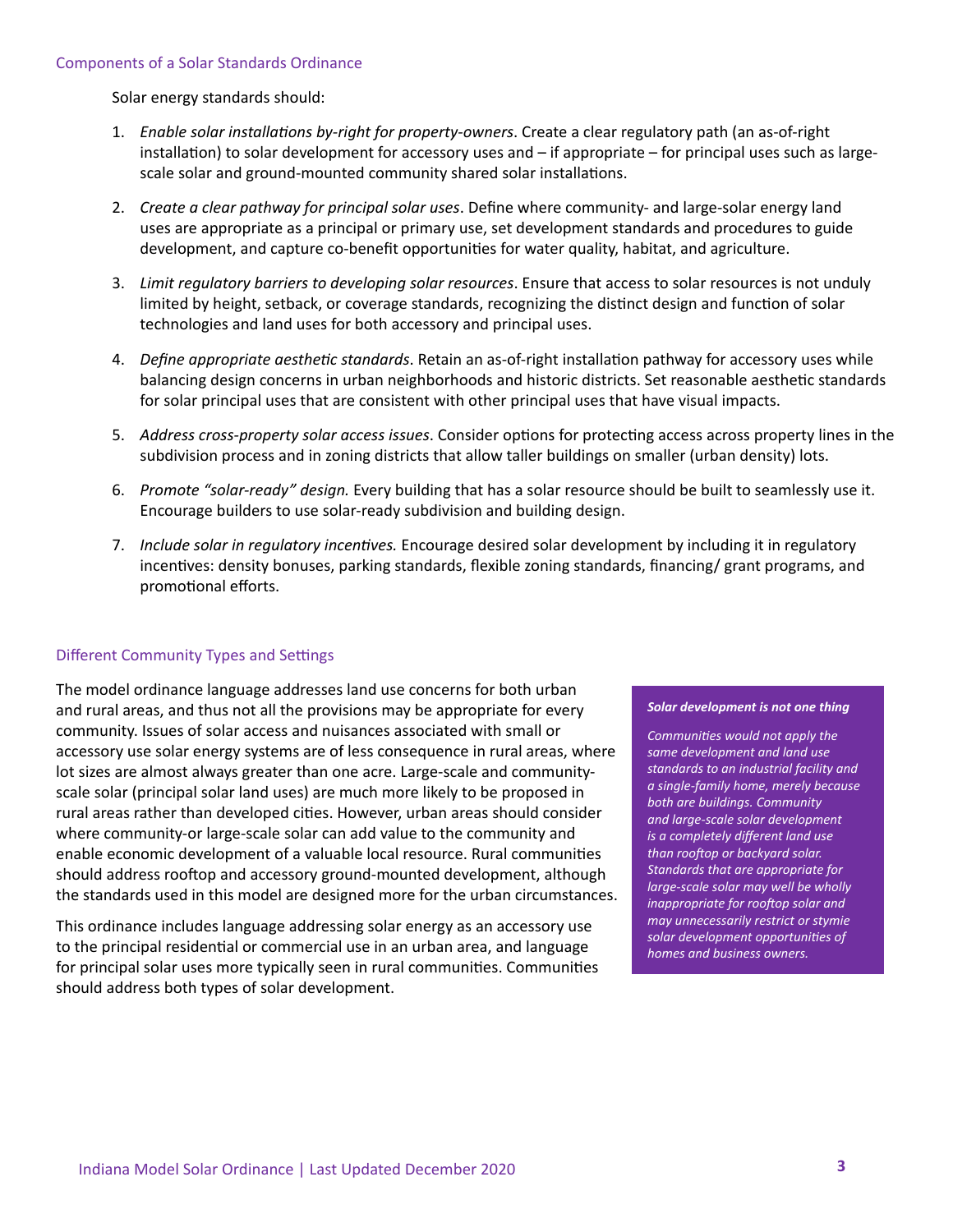### **How to Use this Model Ordinance**

This Model Ordinance is based on research and best practices identified through working with over 100 Midwestern communities over the last ten years as solar energy markets evolved and expanded. The standards included in this model reflect the real-world controversies and opportunities the communities faced as the solar energy market grew. The portfolio of standards included in the model is intended to provide a reference for how communities can address those controversies and opportunities to make solar development more predictable, solar land use regulation more transparent, and regulatory standards more consistent across jurisdictions within the same solar market.

The model has been tailored to reflect Indiana-specific enabling statutes, ordinance practices, and community priorities currently seen in the state, with input from local planning, solar industry, and other experts. Because Indiana communities' ordinances, comprehensive plans and other local planning documents naturally vary, not all provisions included in the Model Ordinance will be suitable for each individual community. Moreover, as this is a "best practices" document, communities may decide not to include one or more suggested provisions. A community may also be aware of elements not included in this Model Ordinance that they wish to include. These sorts of adjustments are to be expected.

Appendix A includes links to solar ordinances already adopted by Indiana communities. The authors have not reviewed these existing ordinances against the language provided in this Model Ordinance, but provide them for users' convenience.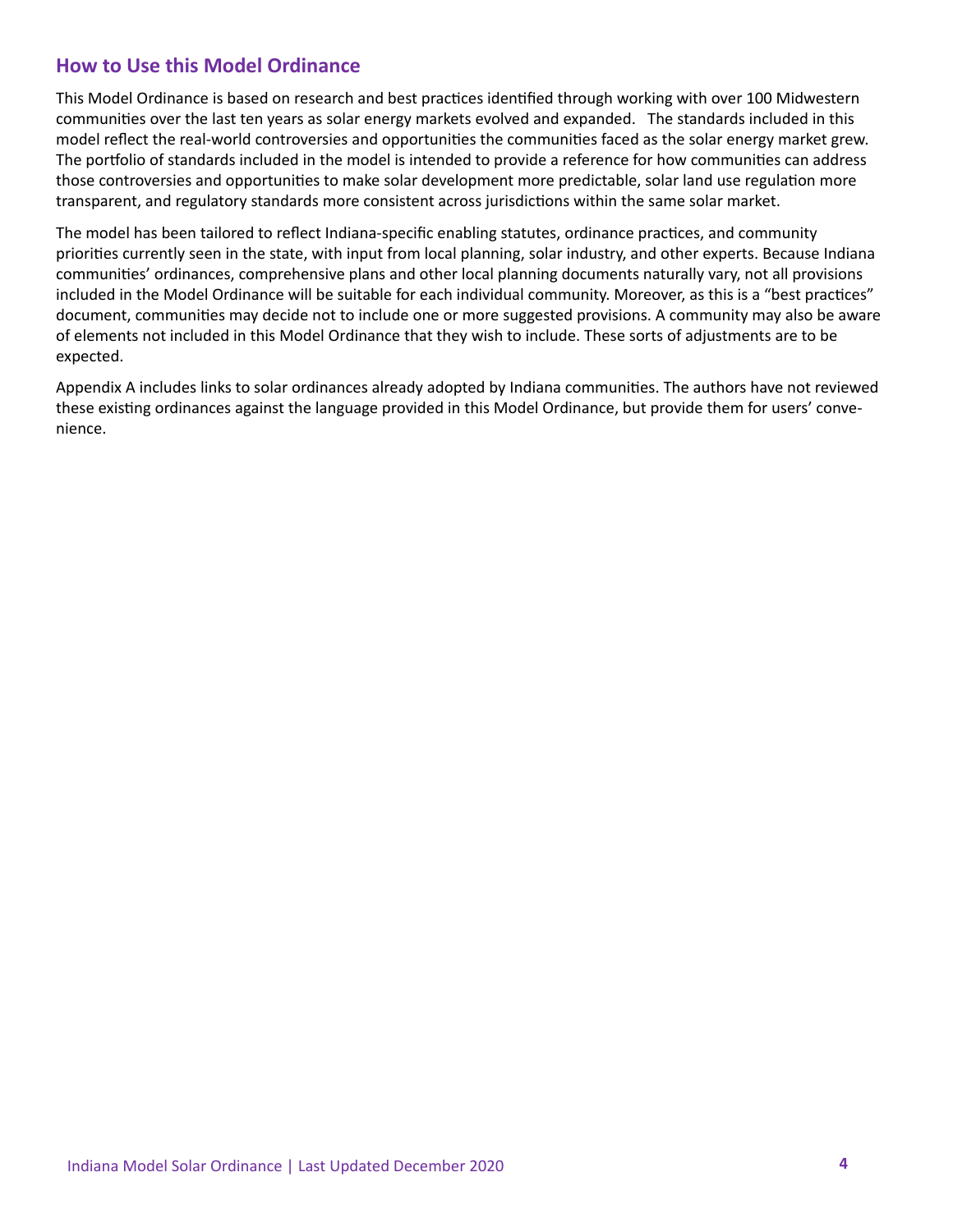## **Model Ordinance**

**I. Scope** – This article applies to all solar energy installations in Model Community.

**II.** Purpose – Model Community has adopted this regulation for the following purposes:

- **A. Comprehensive Plan Goals** Model Community has goals in its Comprehensive Plan, including preserving the health, safety, and welfare of the community by promoting the safe, effective, and efficient use of solar energy systems. The solar energy standards specifically implement the following goals from the Comprehensive Plan:
	- **1. Goal** Encourage the use of local renewable energy resources, including appropriate applications for wind, solar, and biomass energy and energy storage.
	- **2. Goal** Promote sustainable building design and management practices to serve current and future generations.
	- **3. Goal** Assist local businesses to lower financial and regulatory risks and improve their economic, community, and environmental sustainability.
	- **4. Goal** Efficiently invest in and manage public infrastructure systems to support development and growth.
- **B. Infrastructure** Distributed solar photovoltaic systems will enhance the reliability and power quality of the power grid and make more efficient use of Model Community's electric distribution infrastructure.
- **C. Local Resource**  Solar energy is an underused local energy resource and encouraging its use will diversify the community's energy supply portfolio and reduce exposure to fiscal risks associated with fossil fuels.
- **D. Consistency with Greenhouse Gas Reduction Plans** Model Community has developed recommendations for greenhouse gas reductions, a purpose served by encouraging local solar development.
- **E. Improve Competitive Markets** Solar energy systems offer additional energy choices to consumers and will improve competition in the electricity and natural gas supply markets.

#### *Comprehensive Plan Goals*

*Tying the solar energy ordinance to Comprehensive Plan goals is particularly important for helping users (both Planning Commission and community members) understand why the community is developing and administering regulation.*

*The language here provides examples of different types of Comprehensive Plan goals, and other policy goals that the community may have that are served by enabling and encouraging solar development. The community should substitute its policy goals for these examples.*

*The Comprehensive Plan may not include goals that specifically address or would be enhanced by solar development (such as climate protection or local resource economic goals). While lack of a policy goal should not delay adoption of a solar ordinance, the community may wish to consider creating a local energy plan or similar policy document that provides guidance regarding solar development.*

#### *Climate Protection Strategies*

*Some local governments in Indiana have adopted climate resolutions, committed to national climate goals, or have otherwise identified greenhouse gas reduction or energy independence targets. Introductory language in solar ordinances can list those commitments. An increasing number of Hoosier local governments are using and promoting solar installations to meet their energy and greenhouse gas reduction goals, but there are many reasons other than climate-related goals for a community to prepare for solar developments.*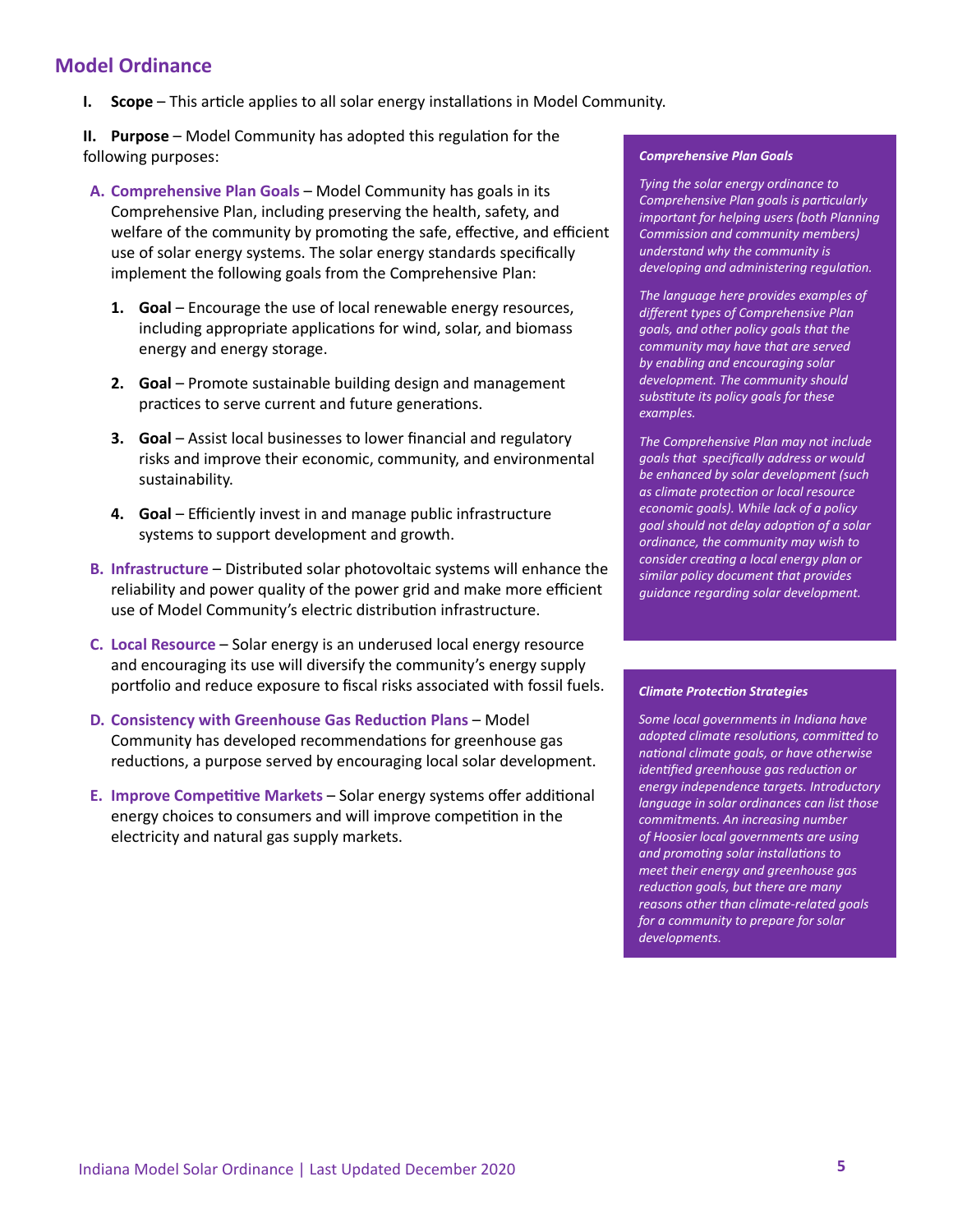#### **III. Definitions**

**Agrivoltaics** – A solar energy system co-located on the same parcel of land as agricultural production, including crop production, grazing, apiaries, or other agricultural products or services.

**Building-integrated Solar Energy Systems** – A solar energy system that is an integral part of a principal or accessory building, rather than a separate mechanical device, replacing or substituting for an architectural or structural component of the building. Buildingintegrated systems include, but are not limited to, photovoltaic or hot water solar energy systems that are contained within roofing materials, windows, skylights, and awnings.

**Community-Scale Solar Energy System** – A commercial solar energy system that converts sunlight into electricity for the primary purpose of serving electric demands off-site from the facility, either retail or wholesale. Community-scale systems are principal uses and projects typically cover less than 10 acres.

**Community Shared Solar** – A solar energy system that provides retail electric power (or a financial proxy for retail power) to multiple community members or businesses residing or located off-site from the location of the solar energy system.

**Grid-tied Solar Energy System**– A photovoltaic solar energy system that is connected to an electric circuit served by an electric utility company.

**Ground-Mounted** – A solar energy system mounted on a rack or pole that rests or is attached to the ground. Ground-mounted systems can be either accessory or principal uses.

**Large-Scale Solar Energy System** – A commercial solar energy system that converts sunlight into electricity for the primary purpose of wholesale sales of generated electricity. A large-scale solar energy system will have a project size greater than 10 acres and is the principal land use for the parcel(s) on which it is located. It can include collection and feeder lines, substations, ancillary buildings, solar monitoring stations and accessory equipment or structures thereto, that capture and convert solar energy into electrical energy, primarily for use in locations other than where it is generated.

**Off-grid Solar Energy System** – A photovoltaic solar energy system in which the circuits energized by the solar energy system are not electrically connected in any way to electric circuits that are served by an electric utility company.

**Passive Solar Energy System** – A solar energy system that captures solar light or heat without transforming it to another form of energy or transferring the energy via a heat exchanger.

**Photovoltaic System** – A solar energy system that converts solar energy directly into electricity.

**Pollinator-Friendly Solar Energy** – A community- or large-scale solar energy system that meets the requirements of the 2020 Indiana

#### *Solar Definitions*

*Not all of these terms are used in this model ordinance, nor is this a complete list of solar definitions. As a community develops its own development standards for solar technology, many of the concepts defined here may be helpful in meeting local goals. For instance, solar daylighting devices may change the exterior appearance of the building, and the community may choose to distinguish between these devices and other architectural changes.*

#### *Differentiating Solar Uses by Size*

*Community-scale and large-scale systems are defined here as occupying less than 10 acres and greater than 10 acres, respectively. Some communities use a lower number (five acres) and some a higher number (up to 50 acres). An ex-urban city would likely use a lower number and a rural county could use a higher number. Community-scale is generally a size that can fit into the land use fabric of the community without assembly of separate parcels. Some communities have chosen not to distinguish between community- and large-scale, and instead use a single largescale designation.*

#### *Pollinator Friendly Standards*

*As pollinator-friendly landscaping becomes more common for solar energy systems, organizations are publishing standards, checklists, and scorecards to help developers and local governments so they will not have to independently research the kinds of plants that are appropriate and so that landscaping described as "pollinator-friendly" can be assured to meet an independently established standard. In Indiana, examples include [Purdue University's 2020 Indiana Solar Site](https://mdc.itap.purdue.edu/item.asp?itemID=24467)  [Pollinator Habitat Planning Scorecard](https://mdc.itap.purdue.edu/item.asp?itemID=24467) and the [Michiana Area Council of Governments'](http://macog.com/solar_energy.html)  [\(MACOG\) Technical Guide: Establishment](http://macog.com/solar_energy.html)  [and Maintenance of Pollinator-Friendly](http://macog.com/solar_energy.html)  [Solar Projects.](http://macog.com/solar_energy.html) Porter County, Indiana has adopted pollinator-friendly language in its [solar ordinance](https://www.porterco.org/DocumentCenter/View/10077/Solar-Ordinance-Chps-2-5-and-10_Ord-20-11) that also provides a useful guide. Using a standard establishes a common foundation for what constitutes a pollinator-friendly installation and saves the local government the dilemma of devising and policing a habitat standard.*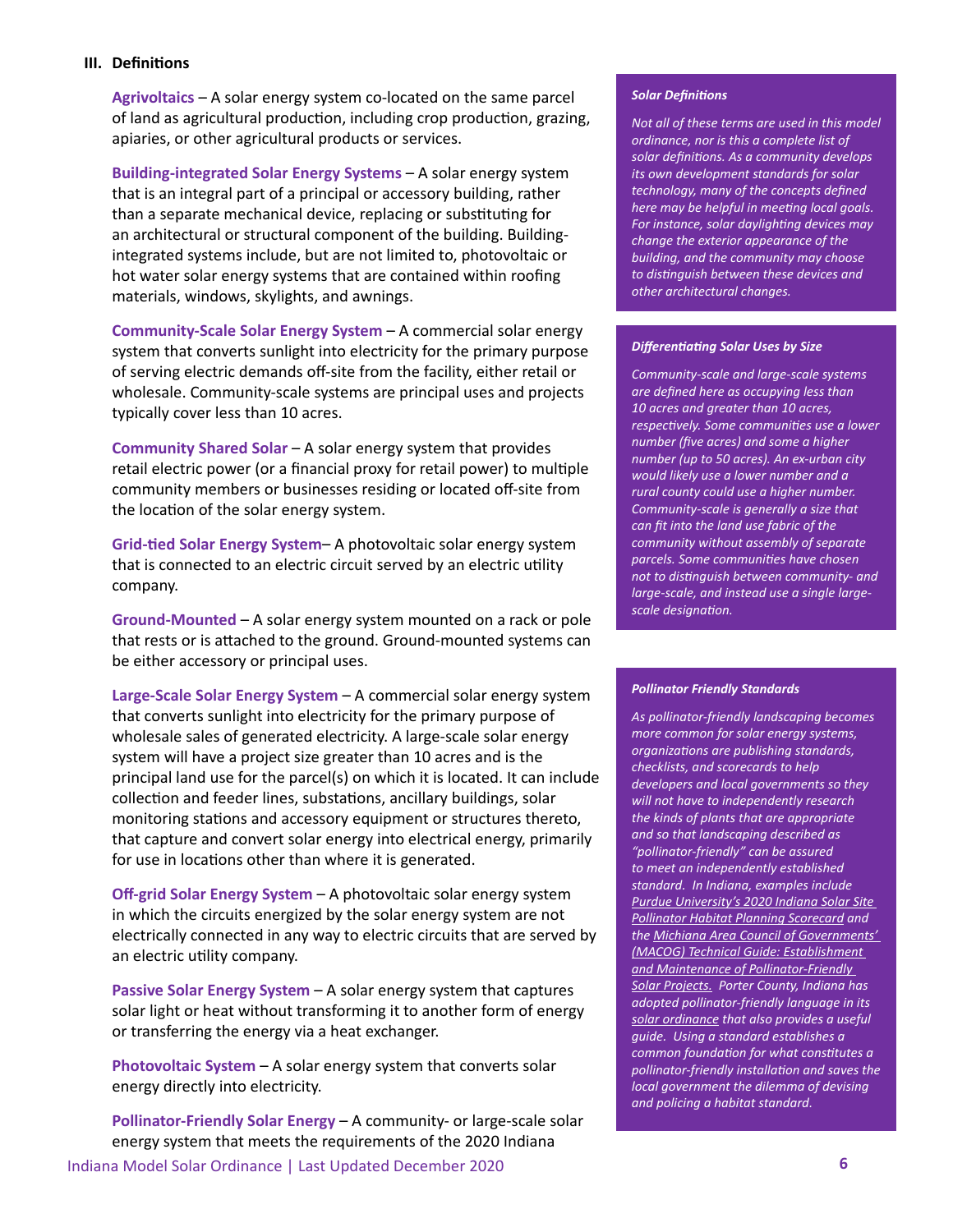Solar Site Pollinator Habitat Planning Scorecard developed by Purdue University or another pollinator-friendly checklist developed by a third-party as a solar-pollinator standard designed for Midwestern eco-systems, soils, and habitat.

**Renewable Energy Easement, Solar Energy Easement** – An easement that limits the height or location, or both, of permissible development on the burdened land in terms of a structure or vegetation, or both, for the purpose of providing access for the benefited land to wind or sunlight passing over the burdened land.

**Roof-Mounted** – A solar energy system mounted on a rack that is fastened to or ballasted on a structure roof. Roof-mounted systems are accessory to the principal use.

**Roof Pitch** – The final exterior slope of a roof calculated by the rise over the run, typically but not exclusively expressed in twelfths such as 3/12, 9/12, 12/12.

**Solar Access** – Unobstructed access to direct sunlight on a lot or building through the entire year, including access across adjacent parcel air rights, for the purpose of capturing direct sunlight to operate a solar energy system.

**Solar Carport** – A solar energy system of any size that is installed on a carport structure that is accessory to a parking area, and which may include electric vehicle supply equipment or energy storage facilities.

**Solar Collector** – A device, structure or a part of a device or structure for which the primary purpose is to transform solar radiant energy into thermal, mechanical, chemical, or electrical energy. The collector does not include frames, supports, or mounting hardware.

**Solar Daylighting** – Capturing and directing the visible light spectrum for use in illuminating interior building spaces in lieu of artificial lighting, usually by adding a device or design element to the building envelope.

**Solar Energy** – Radiant energy received from the sun that can be collected in the form of heat or light by a solar collector.

**Solar Energy System** – A device, array of devices, or structural design feature, the purpose of which is to provide for generation or storage of electricity from sunlight, or the collection, storage, and distribution of solar energy for space heating or cooling, daylight for interior lighting, or water heating.

**Solar Hot Air System** – (also referred to as Solar Air Heat or Solar Furnace) A solar energy system that includes a solar collector to provide direct supplemental space heating by heating and re-circulating conditioned building air. The most efficient performance includes a solar collector to preheat air or supplement building space heating, typically using a vertically mounted collector on a south-facing wall.

**Solar Hot Water System (also referred to as Solar Thermal)**– A system that includes a solar collector and a heat exchanger that heats or preheats water for building heating systems or other hot water needs, including residential domestic hot water and hot water for commercial processes.

**Solar Mounting Devices** – Racking, frames, or other devices that allow the mounting of a solar collector onto a roof surface or the ground.

**Solar Resource** – A view of the sun from a specific point on a lot or building that is not obscured by any vegetation, building, or object for a minimum of four hours between the hours of 9:00 AM and 3:00 PM Standard time on all days of the year, and can be measured in annual watts per square meter.

**Solar-Ready Design** – The design and construction of a building that facilitates and makes feasible the installation of rooftop solar.

#### *Solar Resource*

*Understanding what defines a "solar resource" is foundational to how land use regulation affects solar development. Solar energy resources are not simply where sunlight falls. A solar resource has minimum spatial and temporal characteristics, and needs to be considered not only today but also into the future. Solar energy equipment cannot function as designed if installed in partial shade, with too few hours of daily or annual direct sunlight, or without southern or near-southern exposure. Many provisions of the model ordinance are predicated on the concept that a solar resource has definable characteristics that are affected by local land use decisions and regulation.*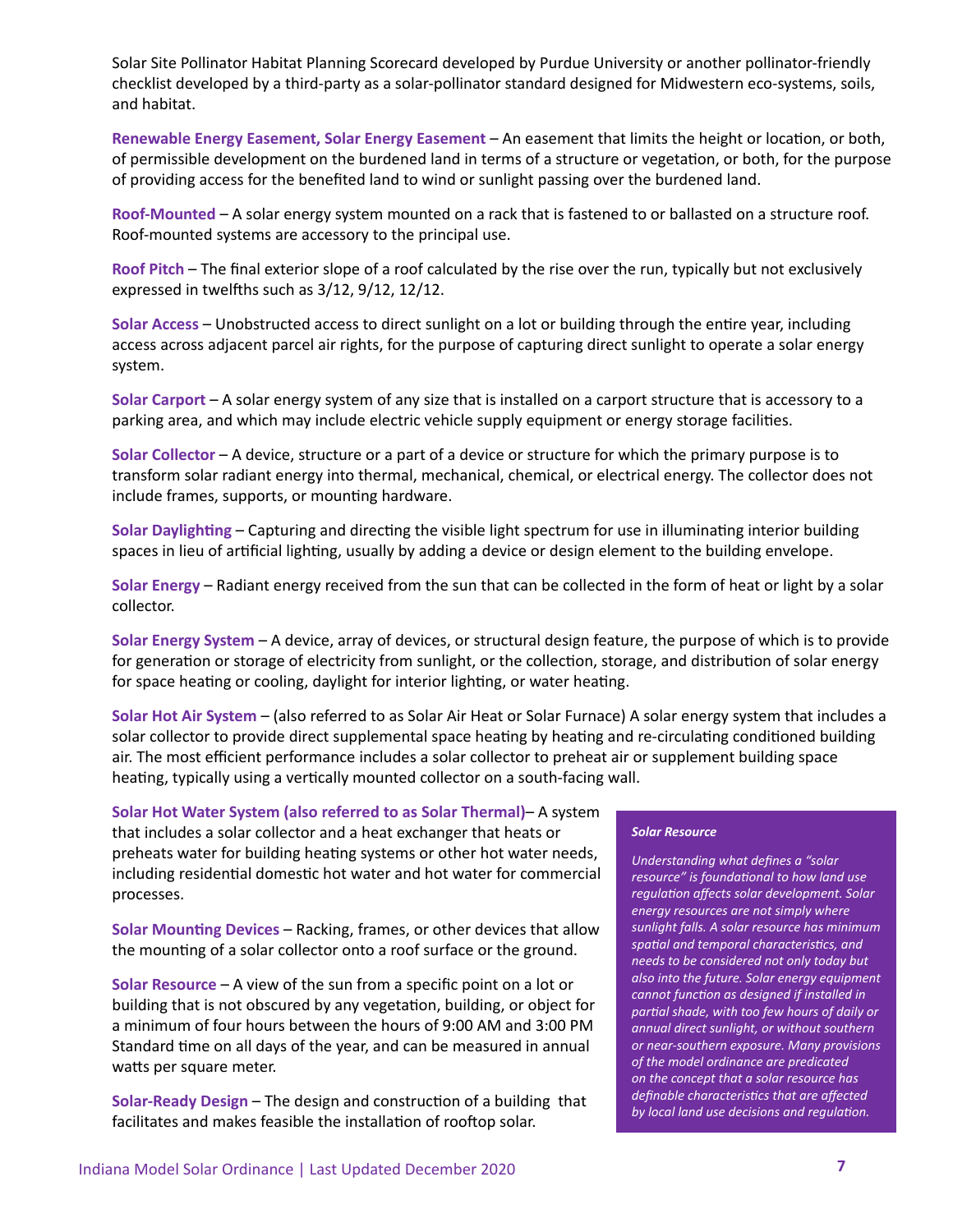**IV.** Permitted Accessory Use. Solar energy systems are a permitted accessory use in all zoning districts where structures of any sort are allowed, subject to certain requirements as set forth below. Solar carports and associated electric vehicle charging equipment are a permitted accessory use on surface parking lots in all districts regardless of the existence of another building. Solar energy systems that do not meet the following design standards will require a conditional use permit.

- **A. Height**  Solar energy systems must meet the following height requirements:
	- 1. Building or roof-mounted solar energy systems shall not exceed the maximum allowed height in any zoning district. For purposes of height measurement, solar energy systems other than buildingintegrated systems shall be given an equivalent exception to height standards as building-mounted mechanical devices or equipment.
	- 2. Ground or pole-mounted solar energy systems shall not exceed 15 feet in height when oriented at maximum tilt.
	- 3. Solar carports in non-residential districts shall not exceed 20 feet in height.
- **B. Setback** Solar energy systems must meet the accessory structure setback for the zoning district and principal land use associated with the lot on which the system is located, as allowed below.
	- **1. Roof or Building-mounted Solar Energy Systems** The collector surface and mounting devices for roof-mounted solar energy systems shall not extend beyond the exterior perimeter of the building on which the system is mounted or built, unless the collector and mounting system has been explicitly engineered to safely extend beyond the edge, and setback standards are not violated. Exterior piping for solar hot water systems shall be allowed to extend beyond the perimeter of the building on a side yard exposure. Solar collectors mounted on the sides of buildings and serving as awnings are considered to be building-integrated systems and are regulated as awnings.
	- **2. Ground-mounted Solar Energy Systems** Ground-mounted solar energy systems may not extend into the side-yard or rear setback when oriented at minimum design tilt, except as otherwise allowed for building mechanical systems.
- **C. Visibility**  Solar energy systems in residential districts shall be designed to minimize visual impacts from the public right-of-way, as described in C.1-3, to the extent that doing so does not affect the cost or efficacy of the system, consistent with Indiana Code 36-7-2-8. Visibility standards do not apply to systems in non-residential districts, except for historic building or district review as described in E. below.
	- **1. Building-integrated Photovoltaic Systems –** Building integrated photovoltaic solar energy systems shall be allowed regardless of whether the system is visible from the public right-of-way, provided the building component in which the system is integrated meets all required setback, land use or performance standards for the district in which the building is located.

#### *Indiana Code Title 36. Local Government § 36-7-2-1*

*Sec. 8 . . . (b) A unit may not adopt any ordinance which has the effect of prohibiting or of unreasonably restricting the use of solar energy systems other than for the preservation or protection of the public health and safety.*

*(c) This section does not apply to ordinances which impose reasonable restrictions on solar energy systems. However, it is the policy of this state to promote and encourage the use of solar energy systems and to remove obstacles to their use. Reasonable restrictions on solar energy systems are those restrictions which:*

*(1) do not significantly increase the cost of the system or significantly decrease its efficiency;  or (2) allow for an alternative system of comparable cost and efficiency.*

#### *Height - Rooftop System*

*This ordinance notes exceptions to the height standard when other exceptions are granted in the ordinance. Communities should directly reference the exception language, rather than use the placeholder language here.*

#### *Height - Ground or Pole Mounted System*

*This ordinance sets a 15-foot height limit, which is typical for residential accessory uses. Some communities allow solar to be higher than other accessory uses in order to enable capture of the lot's solar resource when lots and buildings are closer together. An alternative is to balance height with setback, allowing taller systems if set back farther – for instance, an extra foot of height for every extra two feet of setback. In rural (or large lot) areas, solar resources are unlikely to be constrained by trees or buildings on adjacent lots and the lot is likely to have adequate solar resource for a lower (10-15 foot) ground- mounted application.*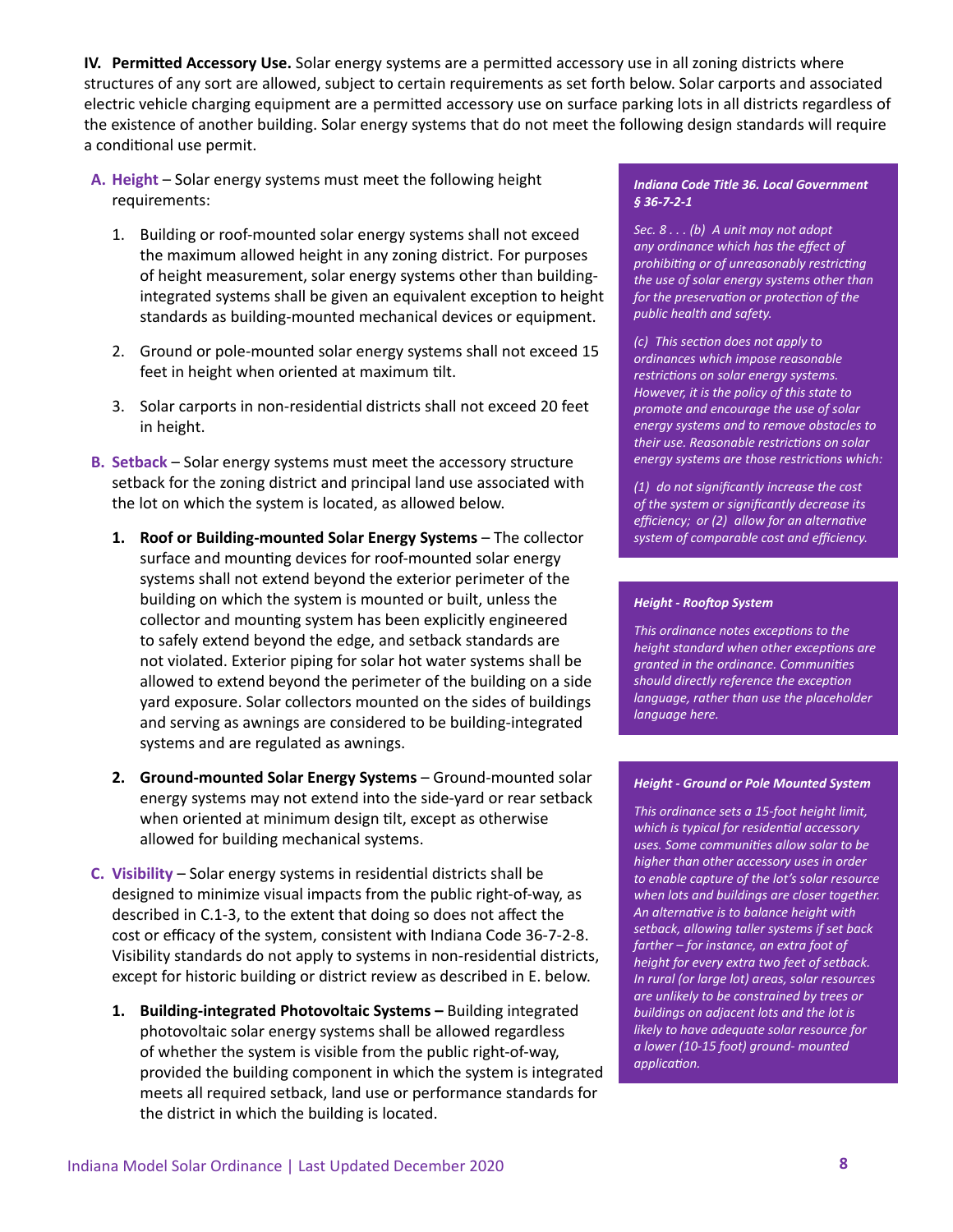**2. Aesthetic restrictions** – Roof-mounted or ground-mounted solar energy systems shall not be restricted for aesthetic reasons if the system is not visible from the closest edge of any public rightof-way other than an alley or if the system meets the following standards.

a. Roof-mounted systems on pitched roofs that are visible from the nearest edge of the front right-of-way shall have the same finished pitch as the roof and be no more than ten inches above the roof.

b. Roof-mounted systems on flat roofs that are visible from the nearest edge of the front right-of-way shall not be more than five feet above the finished roof and are exempt from any rooftop equipment or mechanical system screening.

- **3.** Reflectors All solar energy systems using a reflector to enhance solar production shall minimize glare from the reflector affecting adjacent or nearby properties.
- **D. Lot Coverage** Ground-mounted systems shall meet the existing lot coverage restrictions for the zoning district except as defined below.
	- 1. Ground-mounted systems shall be exempt from lot coverage or impervious surface standards if the soil under the collector is maintained in vegetation and not compacted.
	- 2. Ground-mounted systems shall not count toward the maximum number of accessory structures permitted.
	- 3. Solar carports in non-residential districts are exempt from lot coverage limitations.
- **E. Historic Buildings** Solar energy systems on buildings within designated historic districts or on locally designated historic buildings (exclusive of State or Federal historic designation) must receive approval of the local Historic Preservation Commission, or equivalent, consistent with the standards for solar energy systems on historically designated buildings published by the U.S. Department of the Interior.
- **F.** Plan Approval Required All solar energy systems requiring a building permit or other permit from Model Community shall provide a site plan for review.
	- **1. Plan Applications.** Plan applications for solar energy systems shall be accompanied by to-scale horizontal and vertical (elevation) drawings. The drawings must show the location of the system on the building or on the property for a ground-mounted system, including the property lines.
	- **2. Plan Approvals.** Applications that meet the design requirements of this ordinance shall be granted administrative approval by the zoning official and shall not require Planning Commission review. Plan approval does not indicate compliance with Building Code or Electric Code.

#### *Visibility and Aesthetics*

*Aesthetic regulation should be tied to design principles rather than targeted at a specific land use. If the community already regulates aesthetics in residential districts, this model language provides guidance for balancing between interests of property owners who want to use their on-site solar resources and neighbors concerned with neighborhood character. Substantial evidence demonstrates that solar installations have no effect on property values of adjacent properties. But where aesthetic regulation is used to protect community character, these standards provide balance between competing goals.*

#### *Building-integrated PV*

*Building-integrated solar energy systems can include solar energy systems built into roofing (existing technology includes both solar shingles and solar roofing tiles), into awnings, skylights, and walls.*

#### *Roof-Mounted Solar Energy Systems*

*This ordinance sets a threshold for pitched roof installations that they not be steeper than the finished roof pitch. Mounted systems steeper than the finished roof pitch change the appearance of the roof, and create additional considerations in regard to the wind and drift load on structural roof components. If the aesthetic impacts are not a concern to the community, the structural issues can be addressed in the building permit.*

#### *Roof Coverage and Fire Code*

*Roof coverage limitations are generally not necessary, as some of the roof is likely to be shaded or otherwise not suitable for solar energy. Coverage is an issue of concern in order to ensure ready roof access in the event of a fire. The new 2018 IRC adopted by Indiana provides guidance for consistency with fire code and roof access. The permitting best practice is to allow for fire marshal variances where appropriate on access pathways.*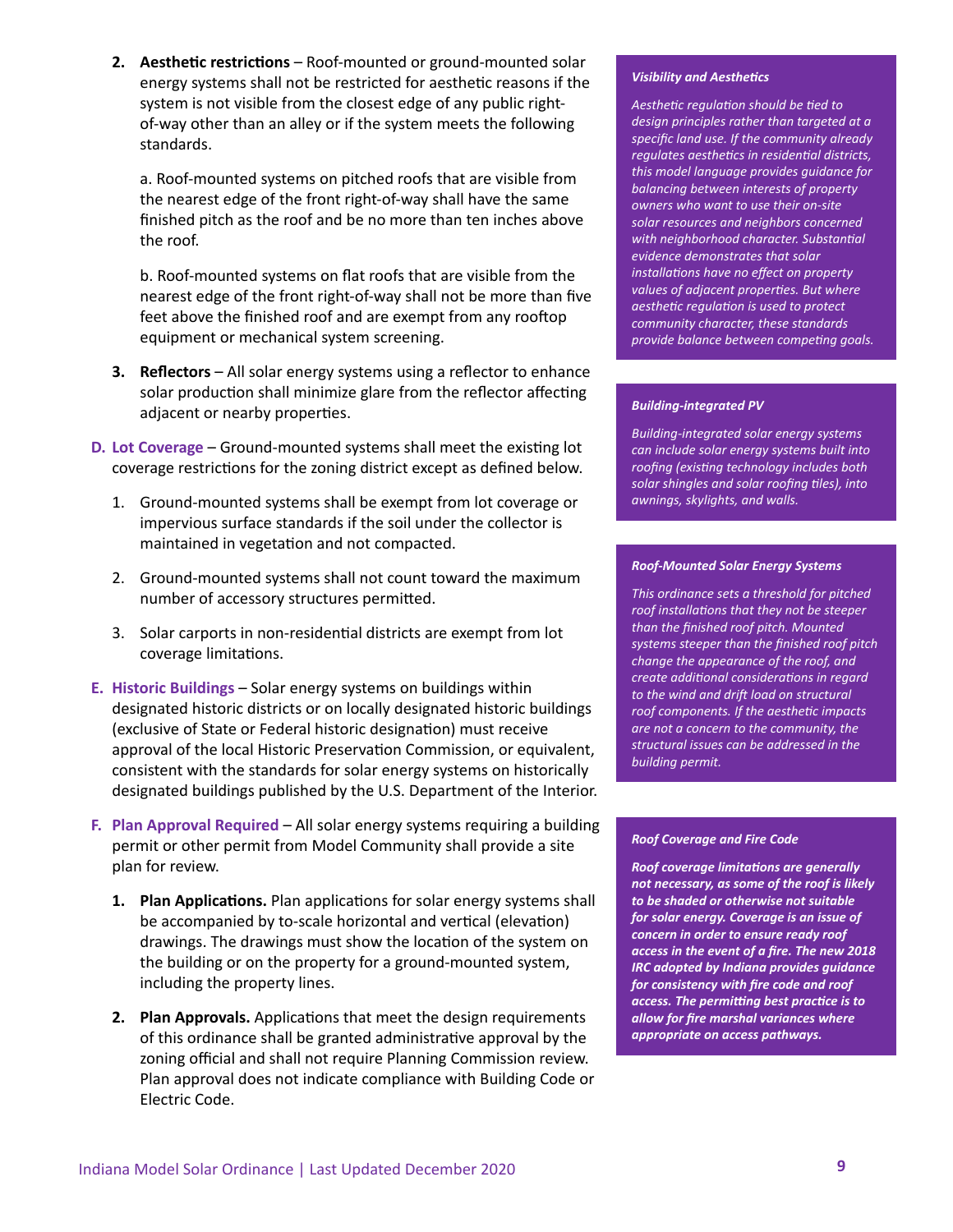- **G. Approved Solar Components** Electric solar energy system components must have an Underwriters Laboratory (UL) or equivalent listing and solar hot water systems must have an Solar Rating & Certification Corporation (SRCC) or equivalent rating.
- **H. Compliance with Building Code** All solar energy systems shall meet approval of local building code officials, consistent with the State of Indiana Building Code, and solar thermal systems shall comply with HVAC-related requirements of the Energy Code.
- **I. Compliance with State Electric Code All photovoltaic systems shall** comply with the Indiana State Electric Code.
- **J. Compliance with State Plumbing Code** Solar thermal systems shall comply with applicable Indiana State Plumbing Code requirements.
- **K. Utility Notification** It is recommended that the interconnection application be submitted to the utility prior to applying for required permits. Grid-tied solar energy systems shall comply with interconnection requirements of the electric utility. Off-grid systems are exempt from this requirement.

**V. Principal Uses.** Model Community encourages the development of commercial or utility scale solar energy systems where such systems present few land use conflicts with current and future development patterns. Community and large-scale systems are either conditional or permitted with site plan review, and are excluded elsewhere.

#### A. **Principal Use General Standards**

#### **1. Site Design**

**a.** Setbacks – Community- and large-scale solar arrays must meet the following setbacks:

1. Property line setback from a non-participating landowner's property line must meet the established setback for buildings or structures in the district in which the system is located, except as otherwise determined in 1.a.6 below.

2. Property line setbacks between separate parcels both of which are participating in the project may be waived upon agreement of the landowner(s).

3. Roadway setback of 50 feet from the ROW of State highways and County and State Aid Highways (CSAHs), and 40 feet for other roads, except as otherwise determined in 1.a.6 below.

4. Housing unit setback of 150 feet from any existing dwelling unit of a non-participating landowner, except as otherwise determined in 1.a.6 below. Participating landowner housing must meet building setbacks or required yards for the district in which the project is located.

#### *Impervious Surface Coverage*

*Rather than consider the solar panel for a ground-mounted system as a roof, this provision recognizes that the ground under the panel can mitigate stormwater risks if it is kept in vegetation so that rainwater can infiltrate. Any effects are de minimis for a small array if the lot is otherwise within coverage ratios.*

#### *Historic Buildings*

*The standards set forth by the local historic preservation commission should be consistent with the standards for solar energy systems on historically designated buildings published by the U.S. Department of the Interior. If the local historic preservation commission does not have standards, local commissions should refer to the U.S. Department of Interior Standards and guidelines outlined at https://www.nps.gov/tps/sustainability/ new-technology/solar-on-historic.htm*

#### *Plan Approval*

*This process is generally part of the process for obtaining a building permit. The standard that the model community typically uses for submittal requirements should be included here. If the community does not issue building permits, it can be tied to a land use permit instead. For rural areas or cities without zoning or building code standards, the plan approval section may be eliminated.* 

#### *Use Standards*

*Most communities require a conditional use permit for large-scale solar development. The large size of such developments usually means that site-specific standards and design issues need to be considered. However, some communities have decided that sufficient oversight is provided by the Planning Commission in review of standards, and have chosen to list the use as permitted in appropriate districts. This is a decision to be made by each community in light of its oversight and review standards. To encourage large-scale solar development, list it as a permitted use.*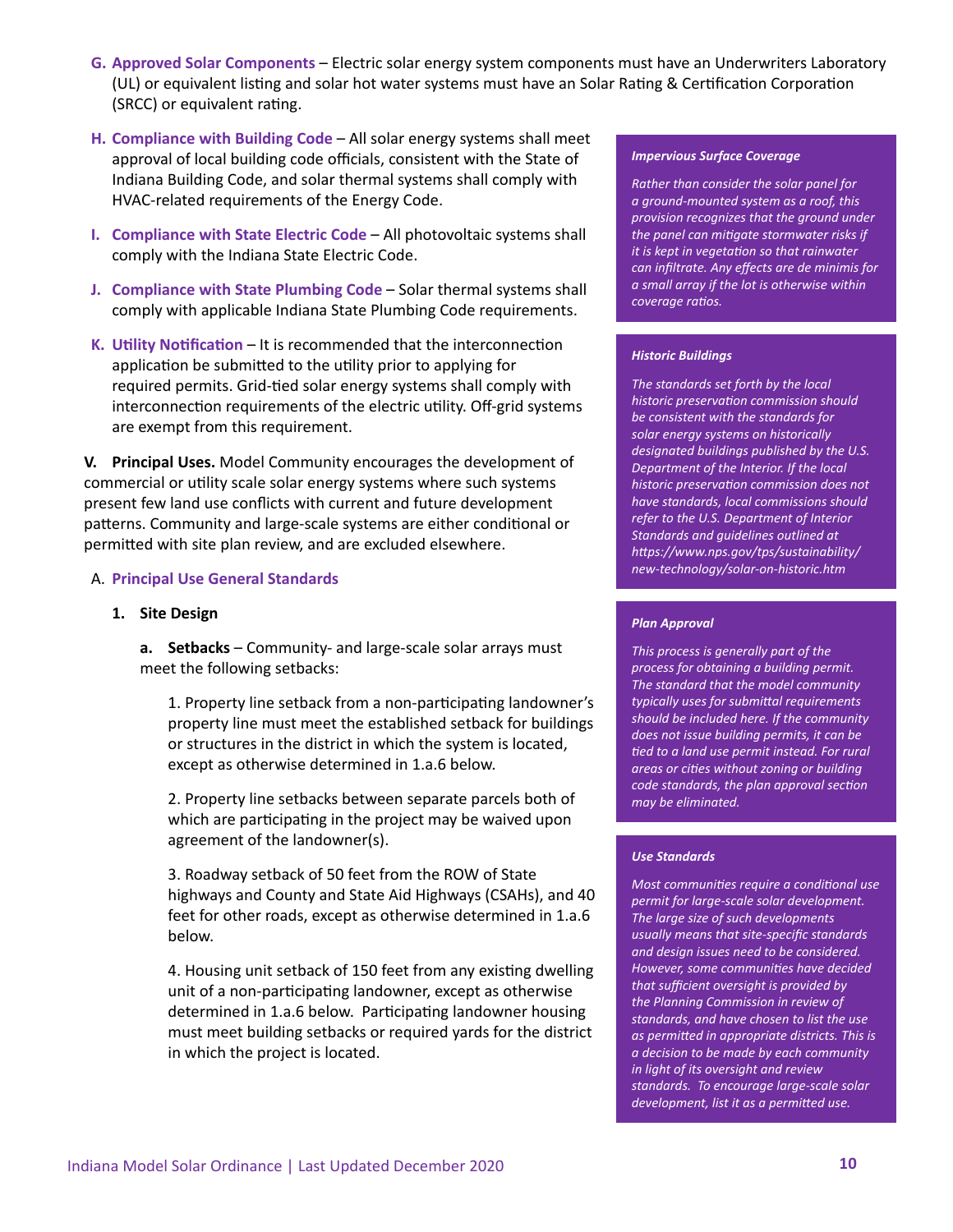5. Setback distance should be measured from the edge of the solar energy system array, excluding security fencing, screening, or berm.

6. All setbacks can be reduced by 50%, except that unwaived setbacks cannot be less than 30 feet, if the array has a landscape buffer that screens the array at the setback point of measurement.

**b. Screening** – Community- and large-scale solar energy systems shall be screened from existing residential dwellings.

1. A landscape plan shall be submitted that identifies the type and extent of proposed buffer and screening. Vegetation or another type of buffer can be proposed.

2. Screening shall be consistent with Model Community's screening ordinance or standards typically applied for other land uses requiring screening.

3. Screening shall not be required along highways or roadways, except as provided in 4. below, or along property lines within the same zoning district, except where the adjoining lot has an existing residential use.

4. Model Community may require screening where it determines there is a clear community interest in maintaining a viewshed.

**c. Height** – Large- and community-scale solar energy systems shall not exceed 20 feet.

#### *Appropriate Setbacks*

*The community should consider balancing set-back requirements and screening requirements for principal use solar. Since the primary impact to neighbors of largescale solar is visual, screening becomes less useful as the setbacks get larger (and vice versa).*

*The setback distances provided here are general examples that should be modified to be consistent with other setbacks already in the ordinance. Property line setbacks are typically not in excess of 50 feet, special setbacks for housing or existing sensitive land uses may be larger. Excessive setbacks that are unique to solar land uses, or that are designed for land uses with health and safety or significant nuisance risks such as industrial uses or animal agriculture, are unjustified given the low level of risk or nuisance posed by the solar array. It is common for a participating landowner to agree to a setback shorter than stated in the established ordinance. In that case, a waiver of the setback should be allowed.*

#### *Screening*

*The community should consider limiting screening of community- or large-scale solar to where there is a visual impact from an existing use, such as adjacent residential districts or uses. Screening standards should be consistent for solar with other land uses that have screening requirements. Solar energy systems may not need to be screened from adjacent lots if those lots are in agricultural use, are non-residential, or have low-intensity commercial use.*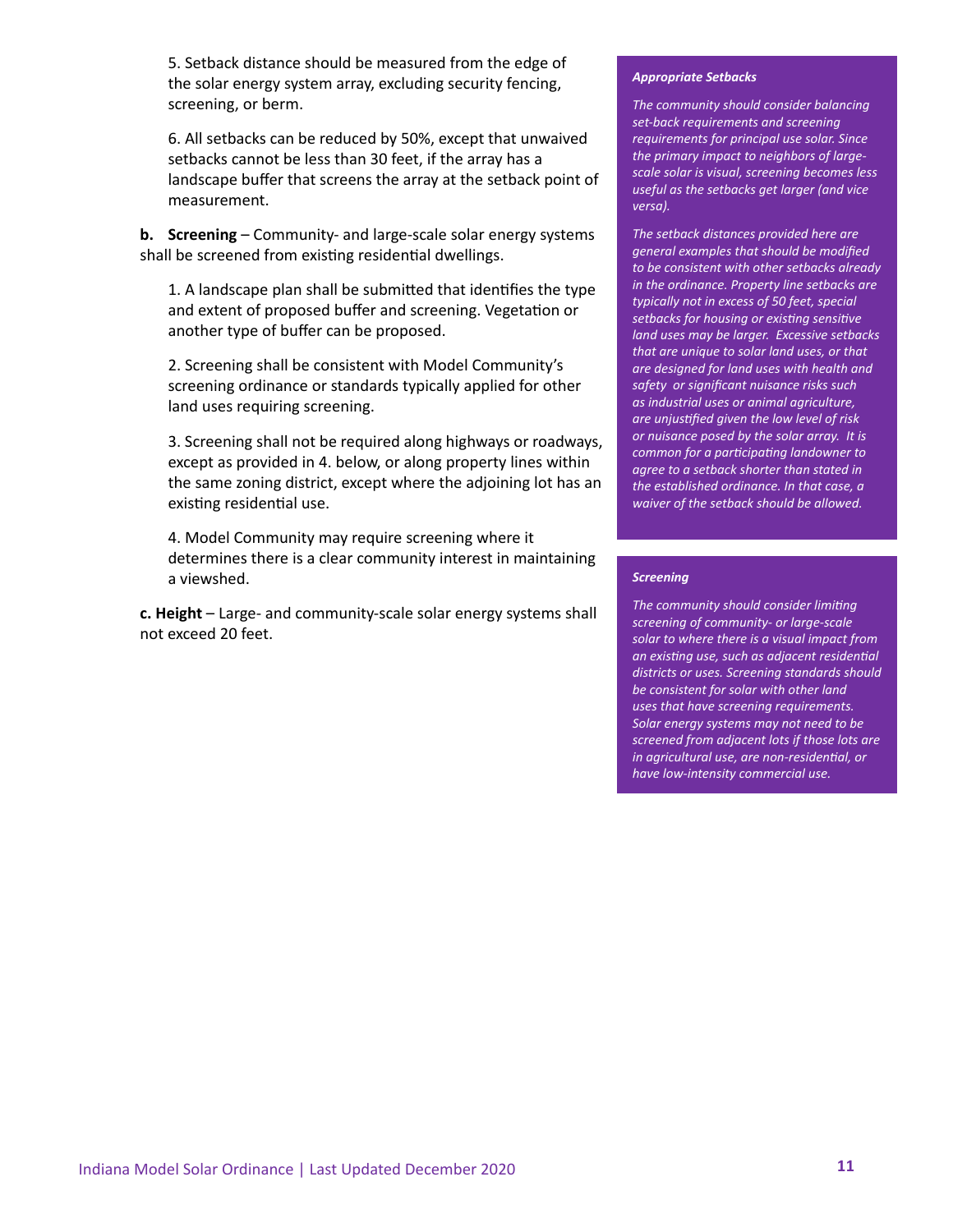#### **d. Ground cover and buffer areas (alternative A)** –

Community- or large-scale ground-mounted solar energy systems are required to adhere to the following standards. Additional site-specific conditions may apply as required by Model Community.

1. Ground around and under solar panels and in project site buffer areas shall be planted, established, and maintained for the life of the solar project in perennial vegetated ground cover meeting the definition of Pollinator-Friendly Solar Energy in Section III above.

a) All applicants shall submit a completed pollinator-friendly solar scorecard such as the 2020 Indiana Solar Site Pollinator Habitat Planning Scorecard developed by Purdue University, or a similar third-party solar pollinator standard designed for Midwest eco-systems and conditions.

b) When the scorecard results demonstrate the project does not qualify as pollinator-friendly, the applicant shall submit a landscaping plan detailing site conditions that prevent the site from being qualified and alternative means of meeting the water quality and habitat goals of the pollinatorfriendly standard.

 2. The site shall be planted and maintained to be free of invasive or noxious species, as listed by the Indiana Invasive Species Council. No insecticide use is permitted on the site. This provision does not apply to insecticide use in on-site buildings, in and around electrical boxes, spot control of noxious weeds, or as otherwise may be deemed necessary to protect public health and safety.

3. Projects maintained as pollinator-friendly compliant are exempt from landscaping requirements and post-construction stormwater management controls (as stated in Section V. A.2. below) that may be otherwise required under Model Community's development regulations, unless required due to special conditions by the plan commission or the Board of Zoning Appeals.

#### *Importance of Ground Cover*

*Establishing and maintaining regionally appropriate ground cover creates important co-benefits for the community and the property owner. Grasses can be harvested for forage and wildflowers and blooming plants can create pollinator and bird habitat. Maintaining the site in vegetation will build soils that can be turned back into agriculture at the end of the solar farm's life.*

*If appropriately established, these ground cover standards also likely reduce maintenance costs and limit the need for chemical weed management, which also improves water quality outcomes.*

#### *Options for Ground Cover Standards*

*Two options are offered for ground cover standards. Alternative A requires perennial vegetation consistent with local eco-systems that meets the definition of "pollinator-friendly habitat," demonstrated through completion of the Purdue University pollinator scorecard or a similar thirdparty Midwest relevant checklist. Pollinator-friendly or habitat-friendly ground cover is a solar best practice encouraged or required by communities and some states for solar development throughout the Midwest. The inherent visual and water quality benefits of pollinator habitat can provide a basis to exempt the project from other landscaping and water quality requirements.*

*Alternative B requires regionally appropriate perennial ground cover. If the developer elects to use pollinator-friendly ground cover and wants to label it as such, the Purdue (or other) scorecard must be used, and other landscaping and water quality requirements are waived.*

*Other alternatives are also available and can be considered. Some communities may choose to apply a pollinator standard only under certain conditions, such as for mitigating taking farmland out of production. Another alternative is to encourage compliance with a habitat standard but make requirement decisions on a case by case basis in the permit review process.* 

**e. Ground cover and buffer areas (alternative B)** – Community- or large-scale ground-mounted solar energy systems are required to adhere to the following standards. Additional site-specific conditions may apply as required by Model Community.

1. Ground around and under solar panels and in project site buffer areas shall be planted, established, and maintained for the life of the solar project in perennial vegetated ground cover.

2. To the maximum extent feasible for site conditions, perennial vegetation ground cover shall be based on a diverse seed mix of native species consistent with guidance specific to the local area provided by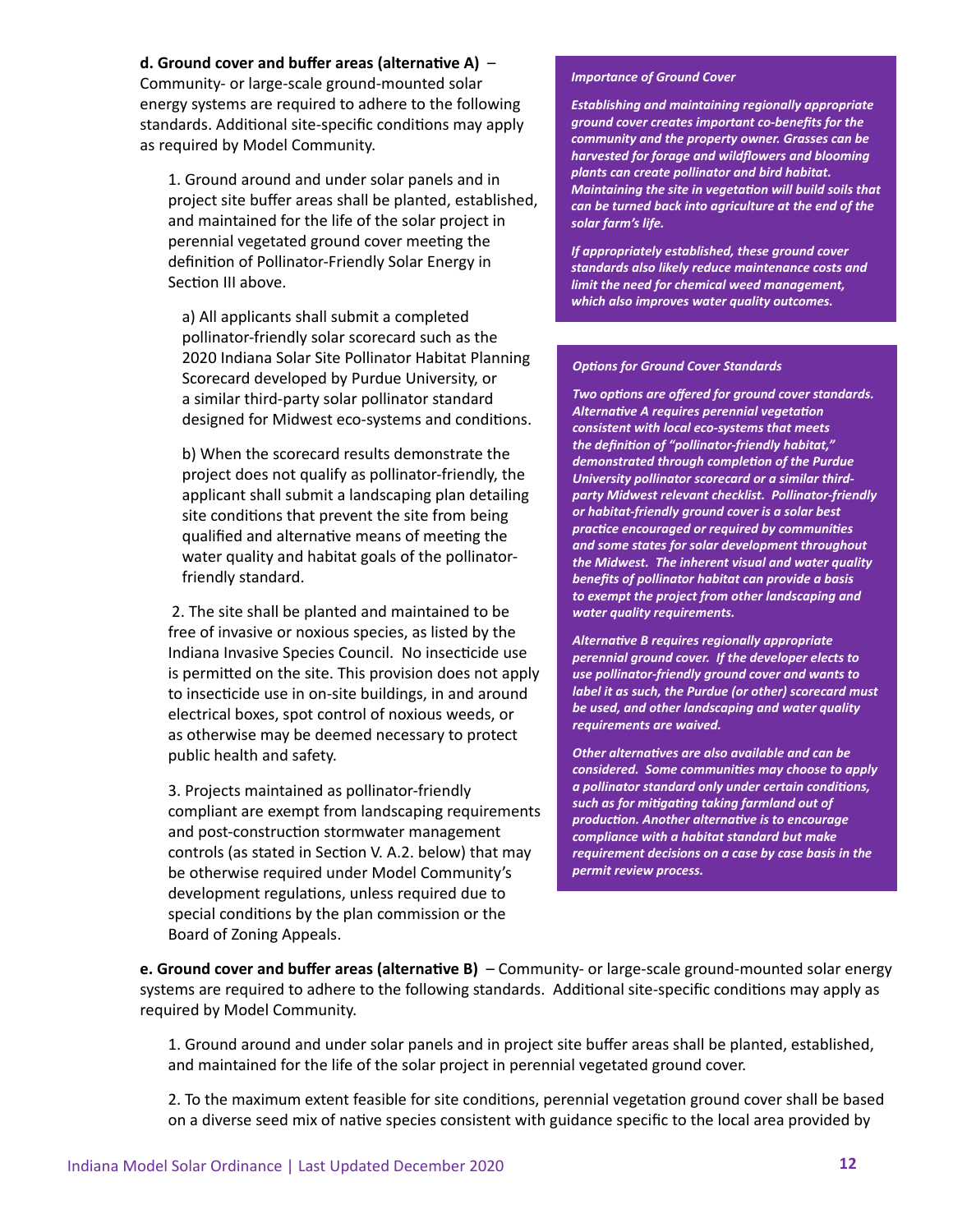the Soil and Water Conservation District office or the Indiana Native Plant Society.

3. The owner/operator shall demonstrate site maintenance that is intended to remove invasive or noxious species, as listed by the Indiana Invasive Species Council, without harming perennial vegetation.

4. No insecticide use is permitted on the site. This provision does not apply to insecticide use in on-site buildings, in and around electrical boxes, spot control of noxious weeds, or as otherwise may be deemed necessary to protect public health and safety.

5. Plant material must not have been treated with systemic insecticides, particularly neonicontinoids.

6. Community- or large-scale ground-mounted solar energy systems that propose to install, establish, and maintain pollinator-friendly vegetative cover are to demonstrate the quality of their habitat by using guides such as Purdue University 2020 Indiana Solar Site Pollinator Habitat Planning Scorecard, or other third party solar-pollinator scorecards designed for Midwestern eco-systems, soils, and habitat.

7. Projects certified and maintained as pollinator-friendly compliant are exempt from landscaping requirements and post-construction stormwater management controls (as stated in Section V. A.2. below) that may be otherwise required under Model Community's development regulations, unless required due to special conditions by the plan commission or the Board of Zoning Appeals.

**f.** Foundations – A qualified engineer shall certify, prior to application for building permits, that the foundation and design of the solar panel racking and support is within accepted professional standards, given local soil and climate conditions.

#### **g. Power and communication lines** –

1. Power and communication lines running between banks of solar panels and to nearby electric substations or interconnections with buildings shall be buried underground. Exemptions may be granted by Model Community in instances where shallow bedrock, water courses, or other elements of the natural landscape interfere with the ability to bury lines, or distance makes undergrounding infeasible, at the discretion of the zoning administrator.

2. Power and communication lines between the project and the point of interconnection with the transmission system can be overhead.

**h. Fencing** – Perimeter fencing for the site shall not include barbed wire or woven wire designs and shall preferably use wildlife-friendly fencing standards that include clearance at the bottom. Alternative fencing can be used if the site is incorporating agrivoltaics.

- **2. Stormwater and NPDES** Large- and community-scale solar projects are subject to Model Community's stormwater management and erosion and sediment control provisions and Nonpoint Pollution Discharge Elimination System (NPDES) permit requirements. Solar collectors shall not be considered impervious surfaces if the project complies with ground cover standards, as described in A.1.d and e of this ordinance.
- **3. Other standards and codes** All large- and community-scale solar projects shall be in compliance with all applicable local, state and federal regulatory codes, including the State of Indiana Uniform Building Code, as amended; and the National Electric Code, as amended.
- **4. Site Plan Required** The applicant shall submit a detailed site plan for both existing and proposed conditions, showing locations of all solar arrays, other structures, property lines, rights-of-way, service roads, floodplains, wetlands, and other protected natural

#### *Site Plan*

*Solar farm developers should provide a site plan similar to that required by the community for any other development. Refer to your existing ordinance to guide site plan submittal requirements.*

resources, topography, electric equipment, and all other characteristics requested by Model Community. The site plan should show all zoning districts and overlay districts.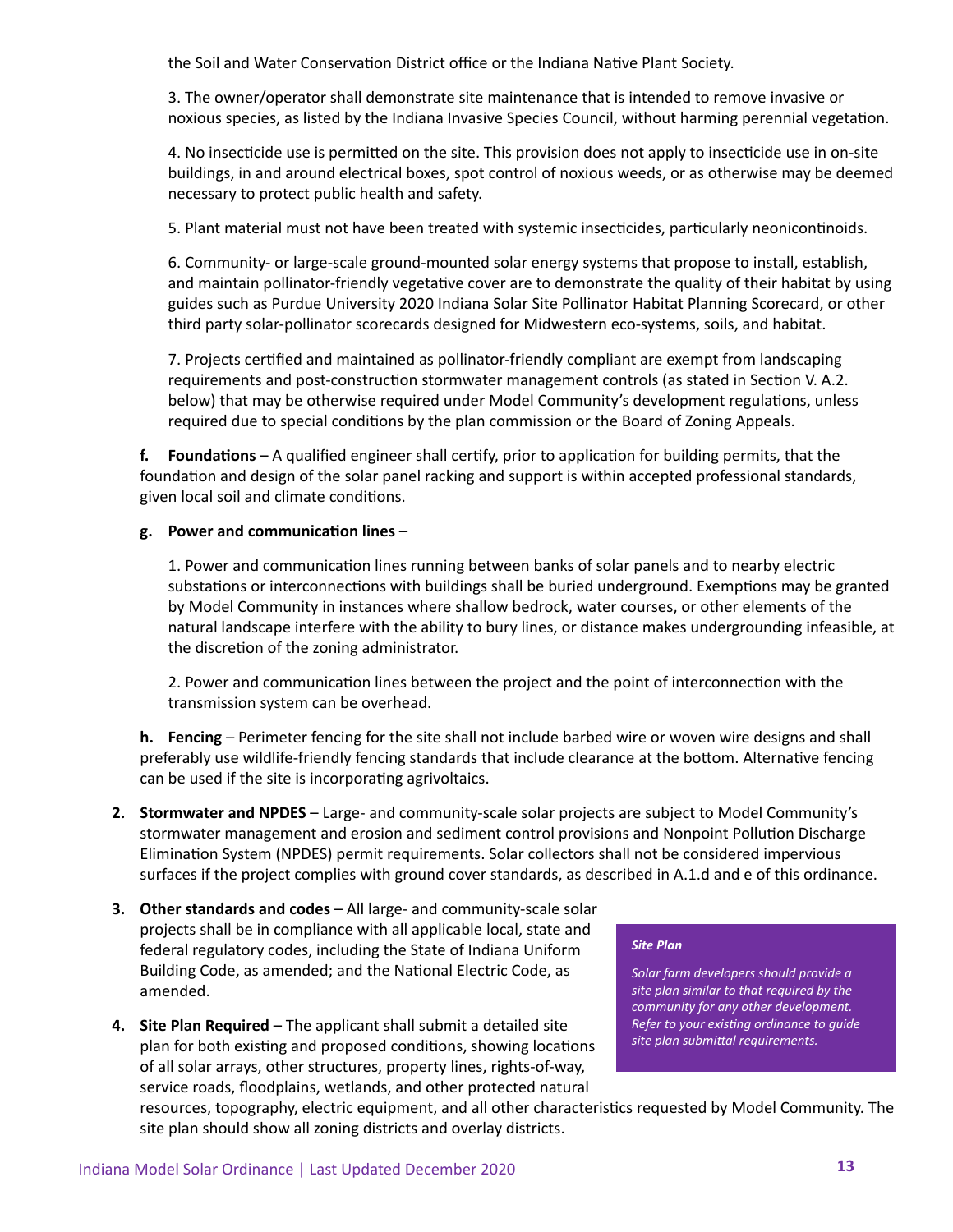#### **5. Aviation Protection** – For large- and community-scale solar projects located within 500 feet of an airport

- or within approach zones of an airport, the applicant must complete and provide the results of a glare analysis through a qualitative analysis of potential impact, field test demonstration, or geometric analysis of ocular impact in consultation with the Federal Aviation Administration (FAA) Office of Airports, consistent with the Interim Policy, FAA Review of Solar Energy Projects on Federally Obligated Airports, or most recent version adopted by the FAA.
- **6. Agricultural Protection** Large- and community-scale solar projects must comply with model community's site assessment standards for identifying agricultural soils. Model Community may require mitigation for use of prime soils for solar array placement, including the following:

a. Demonstrating co-location of agricultural uses (agrivoltaics) on the project site.

b. Using an interim use or time-limited Conditional Use Permit (CUP) that allows the site to be returned to agriculture at the end of life of the solar installation.

c. Locating the project in a wellhead protection area for the purpose of removing agricultural uses from high risk recharge areas.

d. Using pollinator-friendly ground cover, as defined in Section III.

**7. Decommissioning** – A decommissioning plan shall be required to ensure that facilities are properly removed after their useful life.

a. Decommissioning of the system must occur in the event the project does not produce power for 12 consecutive months. An owner may petition for an extension of this period upon showing of reasonable circumstances that have caused the delay in the start of decommissioning.

b. The plan shall include provisions for removal of all structures and foundations to a depth of 48", restoration of soil and vegetation and assurances that financial resources will be available to fully decommission the site.

c. Disposal of structures and/or foundations shall meet the provisions of the Model Community Solid Waste Ordinance.

d. Model Community may require the posting of a bond, letter of credit, a parent guarantee, or other financial surety to ensure proper decommissioning.

e. The value of the decommission bond or letter of credit should consider the salvage value of the solar equipment.

#### *Aviation Standards, Glare*

*This standard was developed for the FAA for solar installations on airport grounds. It can also be used for solar farm and garden development in areas adjacent to airports. This standard is not appropriate for areas where reflected light is not a safety concern.*

#### *Agricultural Protection*

*The agricultural protection section applies only to those communities that have adopted agricultural protection standards in their development regulations that apply to multiple types of development. In those instances, this provision applies those same standards to solar development. The ordinance language is written for a community that requires assessment of soils, but not necessarily protection of those soils. Communities should carefully evaluate to what degree solar development should be subject to the community's agricultural protection standards.*

#### *Solar and Prime Soils*

*Solar farms do not pose the same level or type of risk to agricultural practices or prime farm soil, as does housing or commercial development.* 

*• State stormwater standards require, in most cases, establishment of perennial vegetation over the solar project site by the end of construction. The groundcover at solar farms will protect agricultural soil, build nutrients, prevent erosion, and improve topsoil quality at the site.*

*• Some forms of agriculture can be colocated with solar development, including grazing, small crop production, and apiaries.* 

*• Solar farms can be easily turned back to agriculture at the end of the solar farm's life (now being estimated to be 35 years).*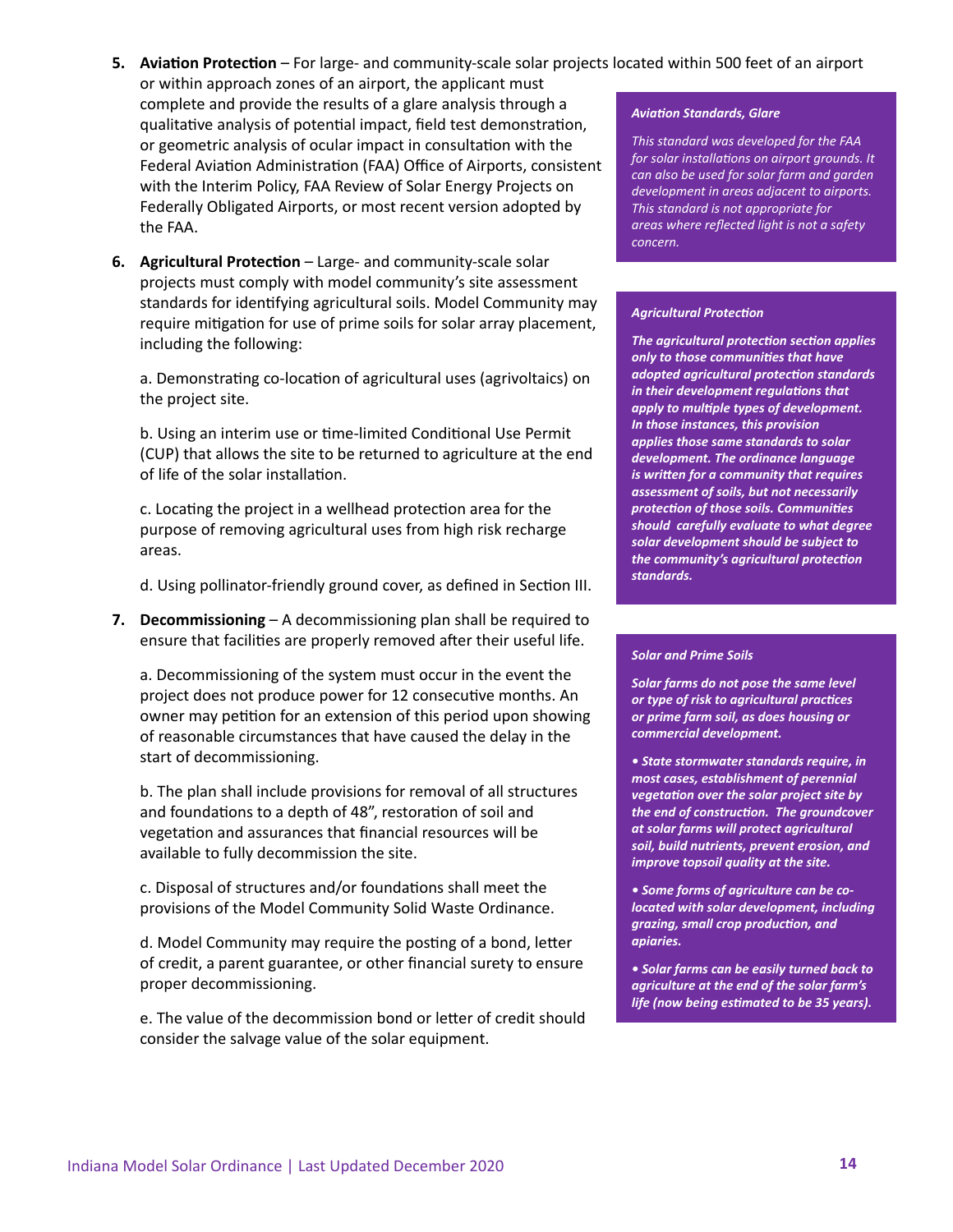- **B. Community-Scale Solar**  Model Community permits the development of community-scale solar, subject to the following standards and requirements:
	- **1. Rooftop shared solar systems permitted** Rooftop systems are permitted in all districts where buildings are permitted.
	- **2. Community-scale uses**  Ground-mounted communityscale solar energy systems must cover no more than ten acres (project boundaries), and are a permitted use in industrial and agricultural districts, and permitted with standards or conditional in all other non-residential districts. Ground-mounted solar developments covering more than ten acres shall be considered large-scale solar.
	- **3. Dimensional standards**  All structures must comply with setback and height standards for the district in which the system is located.
	- **4. Other standards** Ground-mounted systems must comply with all required standards for structures in the district in which the system is located.

#### *Drinking Water Protection*

*In identifying preferred areas or districts for solar principal uses, the community should consider co-benefits of solar energy development. One such potential co-benefit is protection of drinking water supplies. Solar energy development may be intentionally sited within vulnerable portions of public water supply systems as a best management practice to restore and protect perennial groundcover that reduces nitrate contamination of ground water supplies.*

#### *Defining Community-Scale Solar*

*The acreage size for community-scale solar garden written here (10 acres) is the high end of project size for a one-megawatt system, but community-scale could be defined as high as 10 megawatts (100-acre project size). Community-scale solar is the size that can fit in to the landscape.*

#### *Community-Scale Solar or Solar Gardens*

*Community solar systems differ from rooftop or solar farm installations primarily in regards to system ownership and disposition of the electricity generated, rather than land use considerations. There is, however, a somewhat greater community interest in community solar, and thus communities should consider creating a separate land use category.*

*This language limits the size of the garden to ten acres, which is an installation of no more than one MW of solar capacity. Communities should tailor this size limit to community standards, which may be smaller or larger.*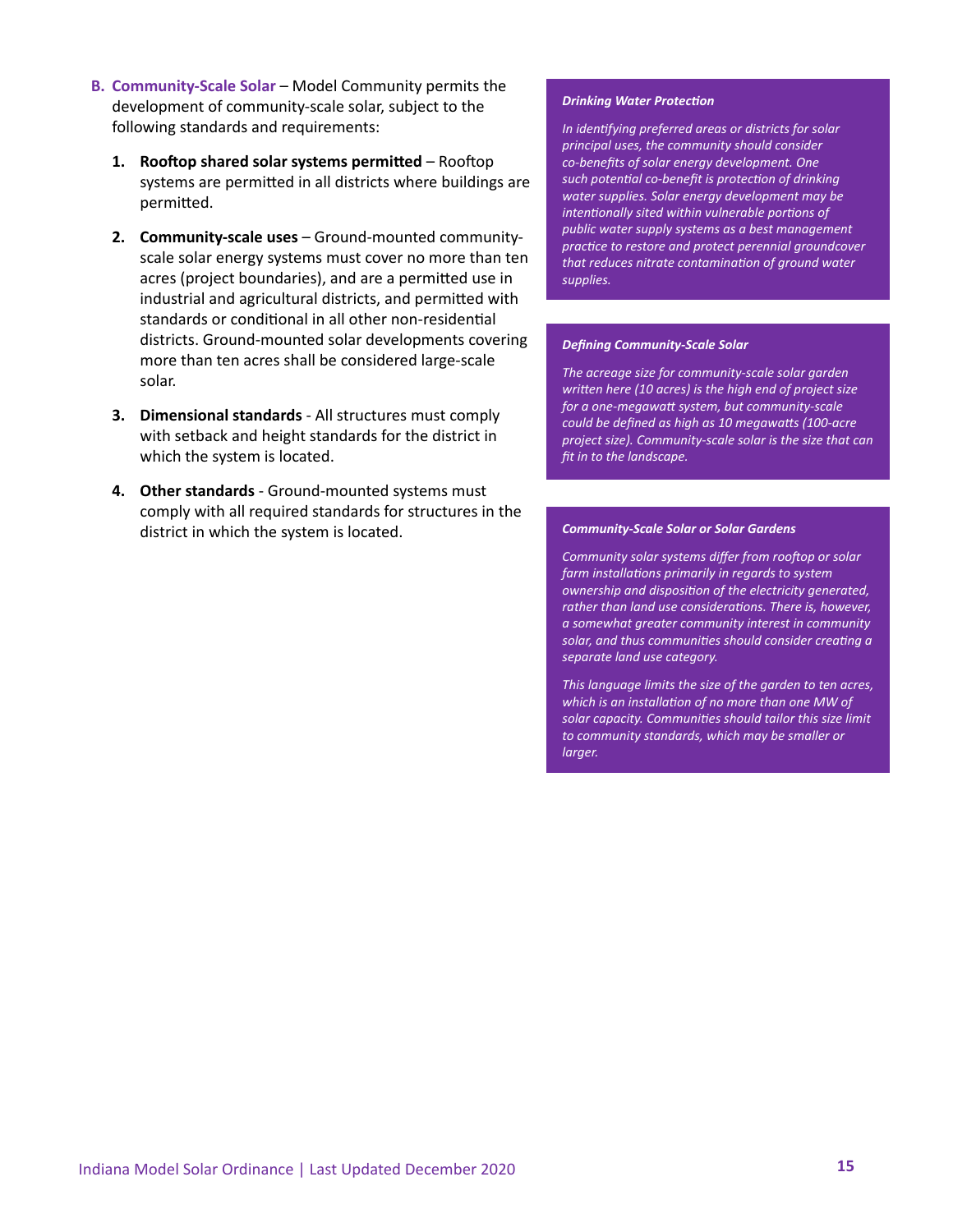- **C.** Large-Scale Solar Ground-mounted solar energy arrays that are the principal use on the lot are permitted under the following standards:
	- **1. Conditional use permit** Large- and community-scale solar projects are conditional uses in agricultural districts, industrial districts, shoreland and floodplain overlay districts, airport safety zones subject to V.A.5. of this ordinance, and in the landfill/brownfield overlay district for sites that have completed remediation.

#### *Large-Scale Solar Conditional Uses*

*Communities can determine if large -scale solar should require a conditional use or permitted-use permit for the community to consider the site-specific conditions. The districts listed here are examples. Each community needs to consider where large scale solar is suitable in the context of its zoning districts and priorities.*

| <b>Example Use Table</b> |  |  |  |  |
|--------------------------|--|--|--|--|
|--------------------------|--|--|--|--|

| <b>Use Type</b>                            | <b>Residential</b> | <b>Mixed</b><br><b>Use</b> | <b>Business</b> | <b>Industrial</b> | Agricultural,<br><b>Rural, Landfill</b> | <b>Shoreland</b> | Floodplain   | <b>Special (Con-</b><br>servation, His-<br>toric Districts) |
|--------------------------------------------|--------------------|----------------------------|-----------------|-------------------|-----------------------------------------|------------------|--------------|-------------------------------------------------------------|
| Large-scale<br>solar                       | $\sf X$            | X                          | X               | C/PS              | C/PS                                    | $\mathsf{C}$     | $\mathsf{C}$ | C                                                           |
| Community-<br>scale solar                  | C                  | C                          | $\overline{C}$  | P                 | P                                       | <b>PS</b>        | <b>PS</b>    | <b>PS</b>                                                   |
| Accessory use<br>ground-mount-<br>ed solar | P                  | P                          | P               | P                 | P                                       | P                | C            |                                                             |
| Rooftop solar                              | P                  | P                          | P               | P                 | P                                       | P                | P            | <b>PS</b>                                                   |

P = Permitted

PS = Permitted Special (additional separate permit or review)

C = Conditional

X = Prohibited

#### *Solar as a Land Use*

*The above use table shows four types of solar development that are distinct types of land uses (two kinds of accessory uses, two principal uses), and a group of districts or overlays that are commonly used in Indiana.* 

*• Rooftop system are permitted in all districts where buildings are permitted, with recognition that historic districts will have special standards or permits separate from the zoning permits.* 

*• Accessory use ground-mounted systems are conditional where potentially in conflict with the primary district or overlay goal.*

*• Community-scale solar principal uses are either conditional uses or permitted uses, depending on the community decisions. Permitted uses are where a 10-acre development can be integrated into the landscape, and require special consideration in shoreland and floodplain overlay districts.*

*• Large-scale solar is prohibited in higher density districts and conditional or permitted with separate permit review in all other districts.*

*Both community- and large-scale solar is allowed in shoreland and floodplain overlay districts, because the site design standards requiring beneficial habitat ground cover not only ensure a low-impact development but in most cases result in a restoration of eco-system services from the previous (usually agricultural) use.*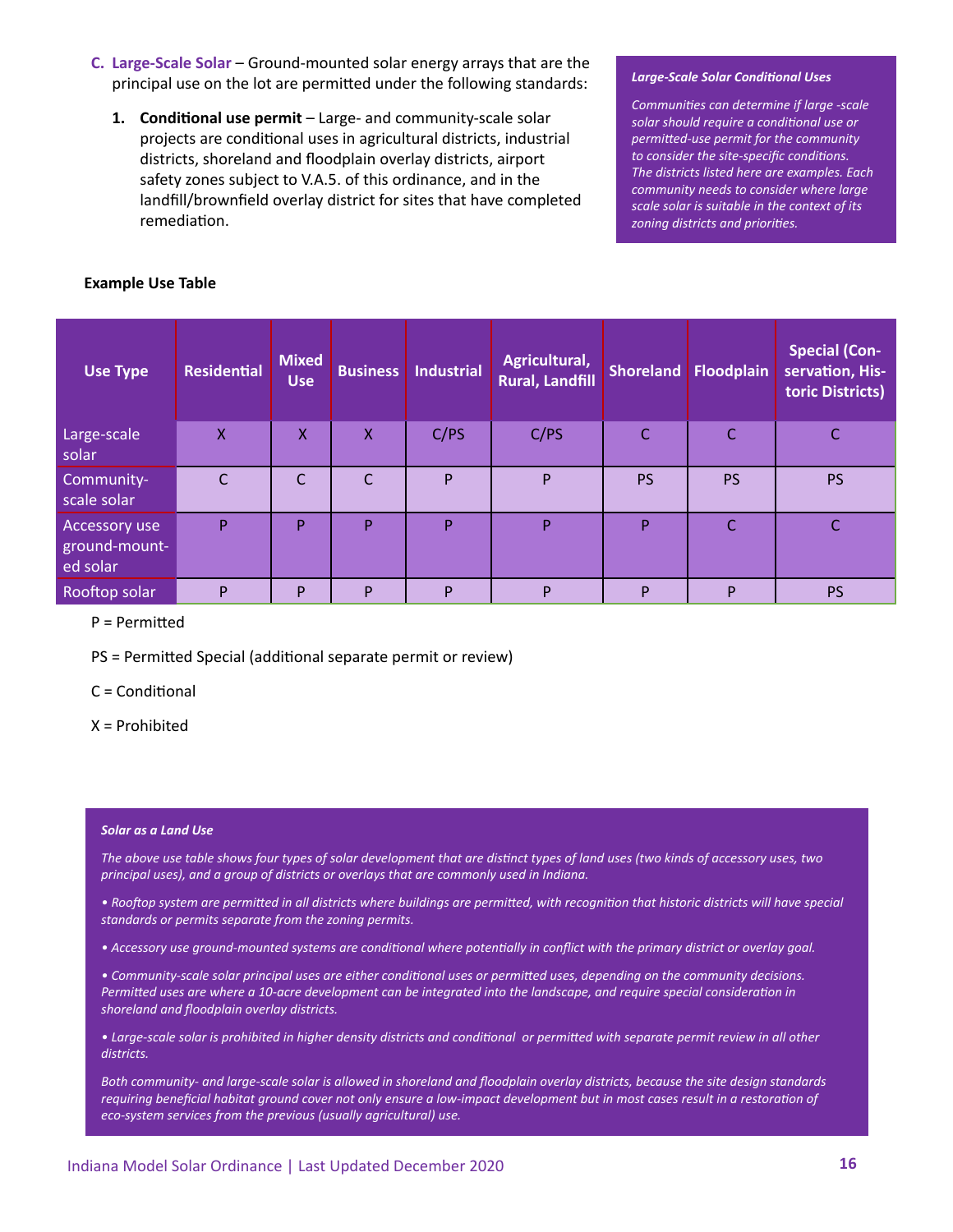#### **VI. Renewable Energy Condition for Certain Permits**

- **A. Condition for Planned Unit Development (PUD) Approval -** Model Community may require on-site renewable energy systems, zeronet-energy (ZNE) or zero-net-carbon (ZNC) building designs, solarsynchronized electric vehicle charging or other clean energy systems as a condition for approval of a PUD permit to mitigate for:
	- 1. Impacts on the performance of the electric distribution system,
	- 2. Increased local emissions of greenhouse gases associated with the proposal,
	- 3. Need for electric vehicle charging infrastructure to offset transportation-related emissions for trips generated by the new development, and
	- 4. Other impacts of the proposed development that are inconsistent with the Model Community Comprehensive Plan.
- **B. Condition for Conditional Use Permit** Model Community may require on-site renewable energy systems or zero net energy construction as a condition for a rezoning or a conditional use permit.

**VII. Solar Roof Incentives.** Model Community encourages incorporating on-site renewable energy system or zero net energy construction for new construction and redevelopment. Model Community may require on-site renewable energy or zero-net- energy construction when issuing a conditional use permit where the project has access to local energy resources, in order to ensure consistency with Model Community's plan to reduce greenhouse gas emissions.

- **A. Density Bonus** Any application for subdivision of land in the Districts that will allow the development of at least four (4) new lots of record shall be allowed to increase the maximum number of lots by 10% or one lot, whichever is greater, provided all building and wastewater setbacks can be met with the increased density, if the applicant enters into a development agreement guaranteeing at least three (3) kilowatts of PV for each new residence that has a solar resource.
- **B. Solar-Ready Buildings** Model Community encourages builders to use a solar-ready design in buildings. Buildings that submit a completed U.S. EPA Renewable Energy Ready Home Solar Photovoltaic Checklist (or other approved solar- ready standard) and associated documentation will be certified as a Model Community solar ready home, and be eligible for low-cost financing through Model Community's Economic Development Authority. The designation will be included in the home's permit history.

#### *Renewable Energy Conditions, Incentives*

*The community can use traditional development tools such as conditional use permits, PUDs, or other discretionary permits to encourage private investment in solar energy systems as part of new development or redevelopment. This model ordinance notes these opportunities for consideration by local governments. In most cases, additional ordinance language would need to be tailored to the community's ordinances.*

*For instance, a provision that PUDs (or other special district or flexible design standard) incorporate solar energy should be incorporated into the community's PUD ordinance rather than being a provision of the solar standards.*

*Conditional use permits generally include conditions, and those conditions can include renewable energy or zero net energy design, but only if the conditions are clearly given preference in adopted policy or plans providing the Board of Zoning Appeals with clear guidance for approving the conditions. Explicit reference to climate or energy independence goals in the ordinance and explicit preference for such conditions will set a foundation for including such conditions in the permit.*

#### *Solar Roof Incentives*

*This section of the model ordinance includes a series of incentives that can be incorporated into development regulation. Most cities and many counties use incentives to encourage public amenities or preferred design. These same tools and incentives can be used to encourage private investment in solar energy. Communities should use incentives that are already offered, and simply extend that incentive to appropriate solar development.* 

*Some of the incentives noted here are not zoning incentives, but fit more readily into incentive programs offered by the community (such as financing or incentivebased design standards).*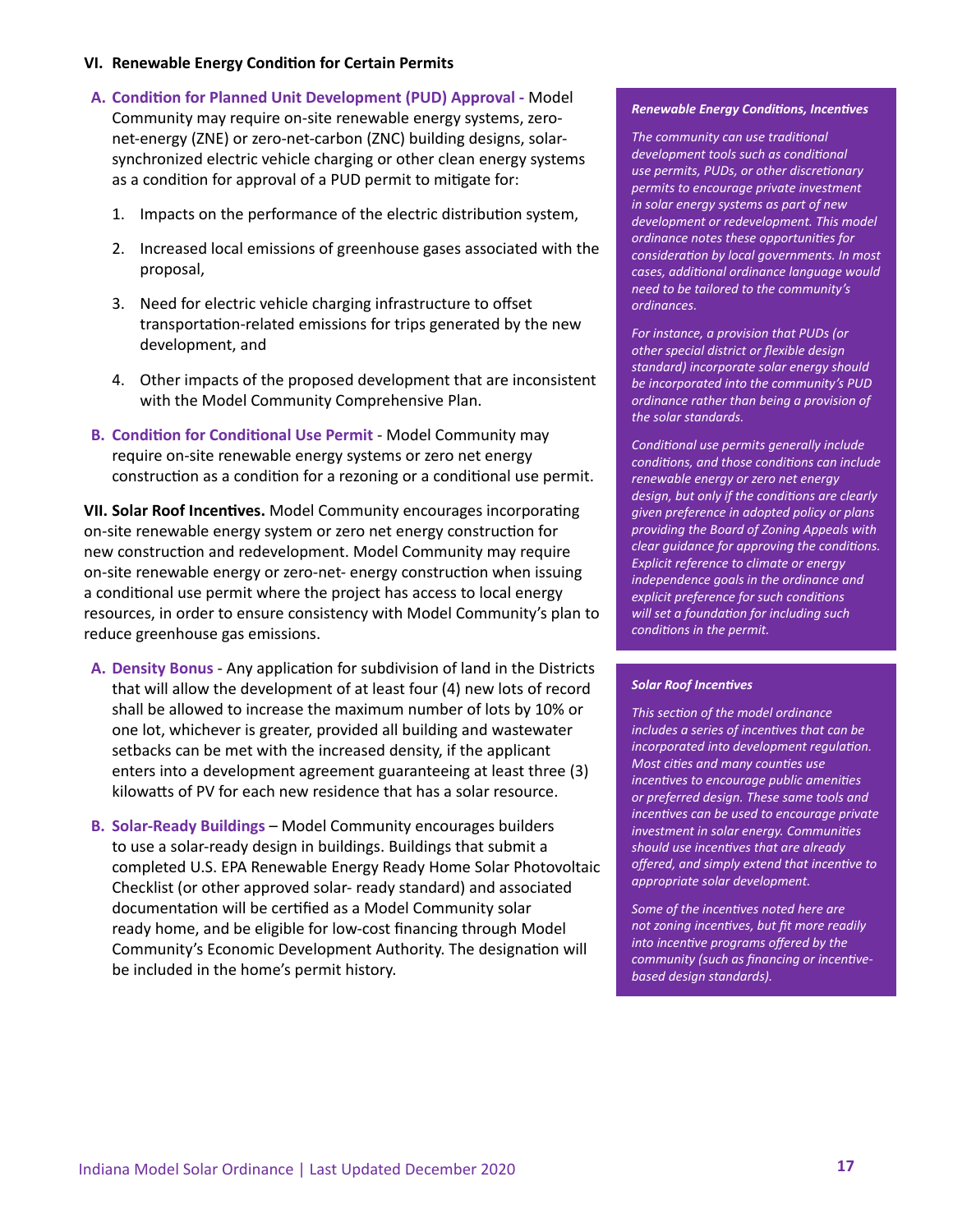- **C. Solar Access Variance**  When a developer requests a variance from Model Community's subdivision solar access standards, the zoning administrator may grant an administrative exception from the solar access standards provided the applicant meets the conditions of 1. and 2. below:
	- 1. **Solar Access Lots Identified** At least 20% of the lots, or a minimum number of lots to be determined by Model Community.
	- 2. **Covenant Assigned** Solar access lots are assigned a covenant that homes built upon these lots must include a solar energy system. Photovoltaic systems must be at least three (3) KW in capacity.
	- 3. **Additional Fees Waived** Model Community may waive any additional fees for filing of the covenant.

#### *Solar-Ready Buildings*

*New buildings can be built "solar-ready" at very low cost (in some cases the marginal cost is zero). Solar energy installation costs continue to decline in both real and absolute terms, and are already competitive with retail electric costs in many areas. If new buildings have a rooftop solar resource, it is likely that someone will want to put a solar energy system on the building in the future. A solar ready building greatly reduces the installation cost, both in terms of reducing labor costs of retrofits and by "pre-approving" most of the installation relative to building codes.*

*A community's housing and building stock is a form of infrastructure that, although built by the private sector, remains in the community when the homeowner or business leaves the community. Encouraging solar-ready construction ensures that current and future owners can take economic advantage of their solar resource when doing so makes the most sense for them.*

#### *Solar Access Subdivision Design*

*Some communities will require solar orientation in the subdivision ordinance, such as requiring an east-west street orientation within 20 degrees in order to maximize lot exposure to solar resources. However, many such requirements are difficult to meet due to site constraints or inconsistency with other requirements (such as connectivity with surrounding street networks). Rather than simply grant a variance, the community can add a condition that lots with good solar access actually be developed as solar homes.*